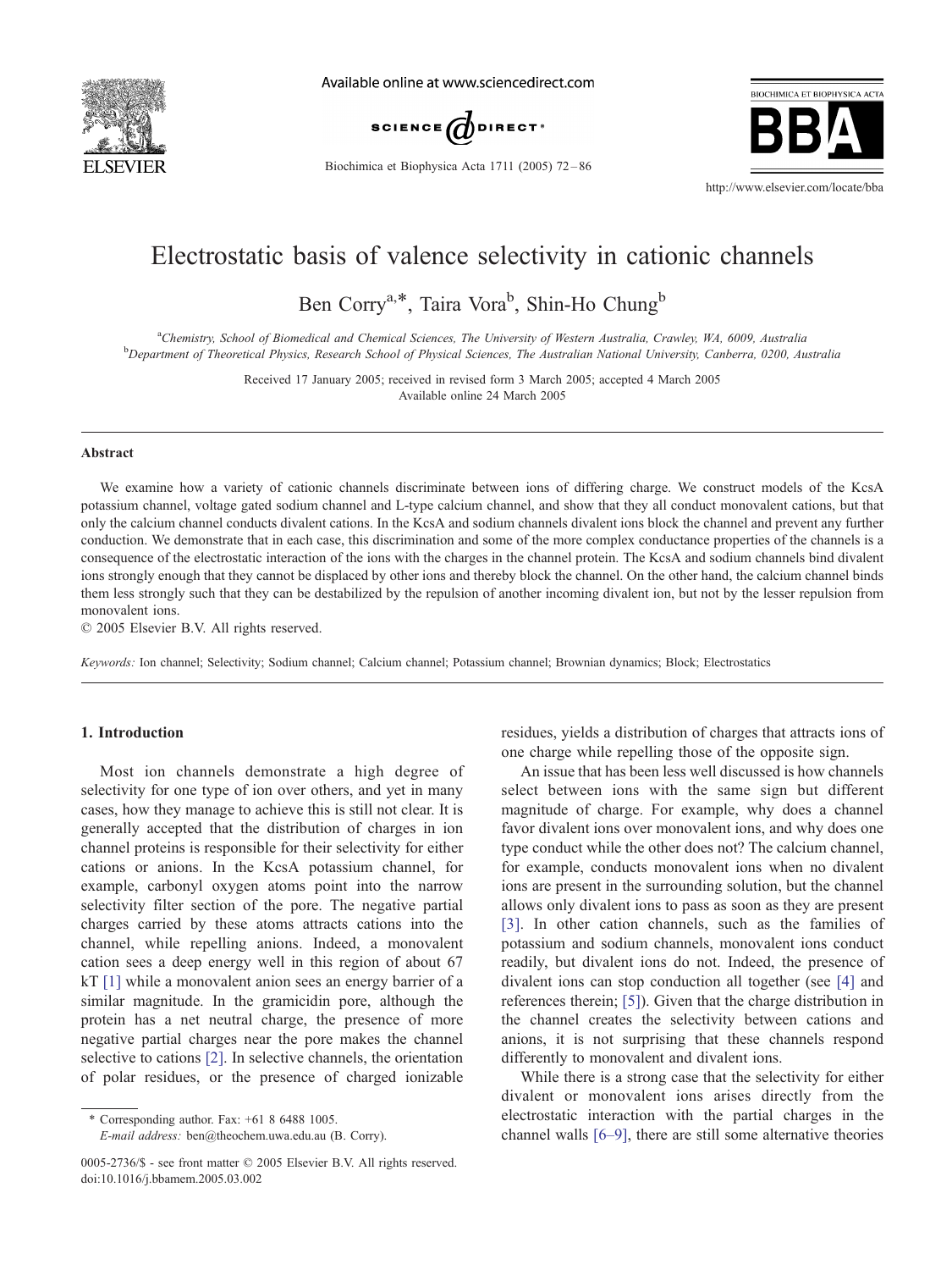in which both electrostatics and volume are important. Nonner et al. [\[10\]](#page-13-0) and Boda et al. [\[11\]](#page-13-0) both proposed a model in which valence selectivity arises from competition between charge and available space. They hypothesise that the selectivity filter of the calcium channel is a finite space in which the negatively charged oxygens from the surrounding glutamate residues are confined. Calcium ions are preferred to sodium in this model as they have the same charge neutralising effect as two sodium ions, while occupying less of the limited volume in the filter. As we will discuss below, we believe that electrostatic properties alone (i.e. without considering limited volume) are enough to explain monovalent or divalent ion selectivity. A further discussion of the difference between our model and these theories is presented in the Concluding Remarks section.

More recently, applied field non-equilibrium molecular dynamics studies of the calcium channel have been conducted based on either the charge-space competition model [\[12\]](#page-13-0) or with the glutamate side chains modeled explicitly [\[13\]](#page-13-0) that indicate the desired selectivity of calcium over sodium.

There have been many theoretical studies of  $K^+$ permeation through potassium channels that have made it clear that this is a multi-ion phenomenon involving a 'knock-on' mechanism between ions (see, for example, [\[1,14–17\]\)](#page-12-0). While most of these have discussed the preference for  $K^+$  over Na<sup>+</sup>, there has been little discussion of the mechanisms of divalent block and monovalentdivalent ion selectivity.

Here we examine how three types of cation channels discriminate between monovalent and divalent ions. As noted above, voltage-gated potassium and sodium channels allow monovalent ions to pass, but are blocked by divalent ions. In the potassium channel, we examine the competition between  $Ba^{2+}$  and  $K^{+}$ .  $Ba^{2+}$  can enter the selectivity filter, but binds so strongly to this region that it rarely leaves and so prevents the flow of  $K^+$  ions. Presumably the strong binding is due to electrostatic interaction of the divalent charge with the charge in the channel wall [\[4\].](#page-13-0) The specific inhibitory properties of  $Ba^{2+}$  have been well analyzed [\[18–](#page-13-0) 25] and the mean blocking dwell time has been shown to be dependent on the surrounding  $K^+$  concentration. Also, the location at which  $Ba^{2+}$  binds in the selectivity filter of the KcsA channel has been determined using X-ray crystallography [\[4\].](#page-13-0)

As the name suggests, voltage-gated sodium channels readily conduct sodium ions, but the current is affected by divalent ions. Unlike the potassium channel where the presence of divalent ions removes potassium current altogether, in the sodium channel the block by divalent ions is less permanent, and their presence on the internal side of the channel, in particular, acts only to attenuate the sodium current rather than preventing it [\[5\].](#page-13-0)

In calcium channels, monovalent ions will conduct with no divalent ions present, but these channels also readily conduct divalent calcium ions. Indeed, with a mixture of monovalent and divalent ions present, only the divalent ions will pass through the channel, as the channel selects the divalent ions over the monovalent ones at a ratio of about 1000:1 [\[3,26\].](#page-13-0)

We demonstrate that the discrimination between ions of different valence as well as all the behavior described above can be understood in terms of the electrostatic interactions between the ions and the channel. The distribution of charges in the channel wall is responsible for the valence selectivity of these channels. After describing the models used in this study, we examine the mechanisms by which each of the channels conducts monovalent ions. We then look at how a solution containing only divalent cations blocks the KcsA potassium and sodium channels but conducts through the calcium channel. Finally, we study the properties of these channels in a mixed solution containing both monovalent and divalent ions.

# 2. Methods

# 2.1. Channel models

The channel models we examine here have been studied previously and further details can be found in the original papers: KcsA channel [\[1\],](#page-12-0) sodium channel [\[27\]](#page-13-0) and calcium channel [\[9\].](#page-13-0)

The KcsA channel model is based on the crystal structure determined by Doyle et al. [\[28\].](#page-13-0) Because the imaged structure appears to be in a closed state, the intracellular end of the pore must be widened to make a conducting channel [\[1\].](#page-12-0) This was done by expanding this section of the channel in molecular dynamics simulations, moving the atoms out of a central  $3 \text{ Å}$  radius cylindrical region. Once the protein structure has been determined, we create an electrostatic model of the channel by tracing out a pore boundary around the protein atoms as shown in [Fig.](#page-2-0) 1A. The partial charges of the protein atoms are included as point charges, assigned using the CHARMM19 parameter set.

As we do not have a crystal structure of any sodium or calcium channels, we assume a structural similarity of these channels to the family of potassium channels to create models, aided by a variety of experimental results. A model of the family of voltage gated sodium channels was developed by Vora et al. [\[27\]](#page-13-0) and is pictured in [Fig. 1B](#page-2-0). Here, the channel protein is represented as a uniform, rigid, low dielectric medium. Dimensions of the external end of the pore are adapted from molecular models [\[29,30\]](#page-13-0) and include a short, narrow selectivity filter  $4 \text{ Å}$  in length and a wider external vestibule. The radius of the selectivity filter is set to 2.2  $\AA$  as suggested by the permeability of various organic cations [\[31\].](#page-13-0) The conductance properties of the channel are highly sensitive to the channel shape used. For example, if we change the diameter of the intracellular or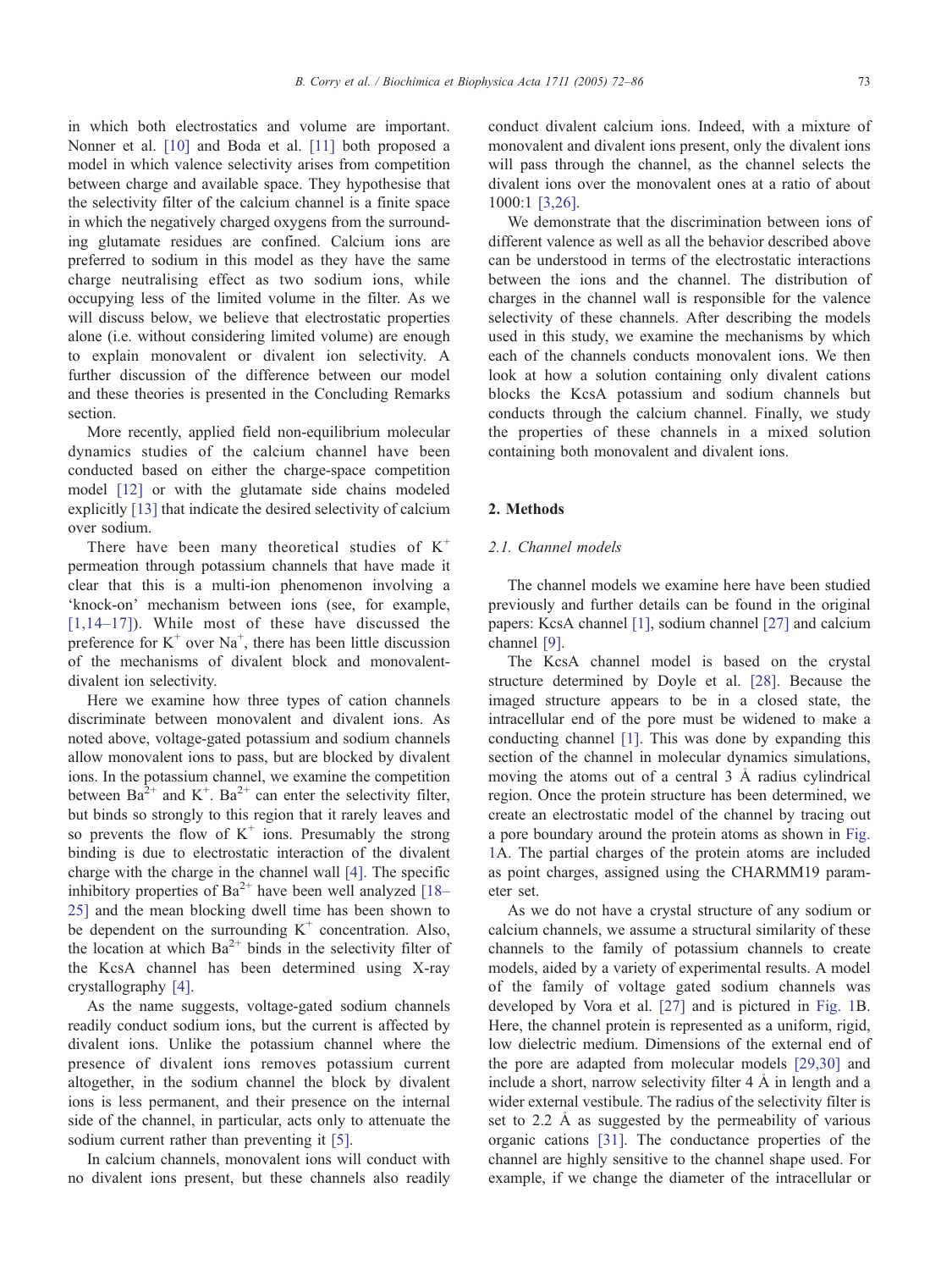<span id="page-2-0"></span>

Fig. 1. Channel models. The 3-dimensional channel models are generated by rotating the curves about the central axis by  $180^\circ$ . (A) The KcsA model developed by Chung et al. [\[1\].](#page-12-0) Two of the four protein subunits are shown. A dielectric boundary is drawn around the protein atoms as indicated and has a minimum radius of just over  $1.4 \text{ Å}$  in the selectivity filter. The dark and light spheres represent charged residues. The dark sphere on the right is Asp 80; the dark sphere on the left is Glu 118; the light sphere on the right is Arg 64; and the light sphere on the left side Arg 117. (B) The voltagegated sodium channel model developed by Vora et al. [\[27\].](#page-13-0) The location of the inner and outer rings of charges in the selectivity filter forming P-loops are indicated by the filled circles and triangles. The inner ends of the macroscopic helix dipoles are shown by the squares. (C) Calcium channel model developed by Corry et al. [\[9\].](#page-13-0) The positions of two of the four glutamate groups are shown by the circles, and the inner end of 2 of the 4 mouth dipoles by the squares. The other two groups lie into and out of the page. The intracellular end of the channels is on the left and the extracellular side on the right.

extracellular pore entrance or that of the central chamber, the current changes significantly. Indeed the model shown here was found to be the only one with the given broad features that could reproduce all the experimental data.

The calcium channel model developed by Corry et al. [\[9\]](#page-13-0) again shows a basic similarity to the KcsA pore, with a narrow selectivity filter and a wider central chamber as shown in Fig. 1C. A short external vestibule is included as suggested by molecular models [\[29,32–34\].](#page-13-0) The radius of the selectivity filter is determined from the size of the largest permeant cation (tetraethylammonium) as  $2.8 \text{ Å}$  [\[35\].](#page-13-0)

Rather than including the partial charges of all the protein atoms in the models of the sodium and calcium channels, we only include a few select charges known to have an important effect on ion conduction. In the sodium channel, two important rings of charged residues lie in the 'P loops' that form the selectivity filter and outer vestibule and mutating these has a large effect on the conductance and selectivity of the channel [\[36–39\].](#page-13-0) The approximate location of the charged groups can be gauged from the molecular models of these regions [\[29,30\].](#page-13-0) An outer ring (at  $z=18.5$ ) 2) contains two aspartate and two glutamate residues. The inner ring (at  $z = 14 \text{ Å}$ ) contains one aspartate, one glutamate and one lysine residue. For our simulation models, we treat these residues as point charges located  $1 \text{ Å}$  behind the channel protein boundary.

Determining the charge state of these residues in the channel environment is difficult. We expect the lysine residue to remain fully charged, but one or more of the other residues may become protonated. We carried out a systematic study in which we altered the charge of one ring of point charges while holding the total charge of the other constant to find the charge at which the experimental data could be reproduced. As seen in [Fig. 2A](#page-3-0) and B we found that the best agreement with the experimentally determined current of 2.2 pA arose when on average two of the residues were protonated. This additional positive charge was spread across the negative residues such that in the inner ring each acidic residue carried a charge of  $-1.3 \times 10^{-19}$  C while in the outer ring each had a charge of  $-0.95 \times 10^{-19}$  C. The use of partial charges on the glutamate residues is plausible given that they are known to become protonated in solution as found from the influence of pH on channel currents in sodium [\[42\]](#page-13-0) and calcium [\[43–45\]](#page-13-0) channels. Macroscopic helix dipoles are included by analogy with the KcsA structure near the intracellular end of the pore at  $z = -20$  $Å$  that aid cations to enter this narrow section of the channel. These dipoles have their negative ends pointing towards the intracellular channel mouth (as shown in Fig. 1B) and represent the carboxyl end of the alpha helices that are believed to lie towards the intracellular side of the channel protein. The positive end of the dipole is located further into the channel protein.

For the calcium channel, mutation experiments have suggested that four glutamate residues line the selectivity filter in close proximity to form a single binding site capable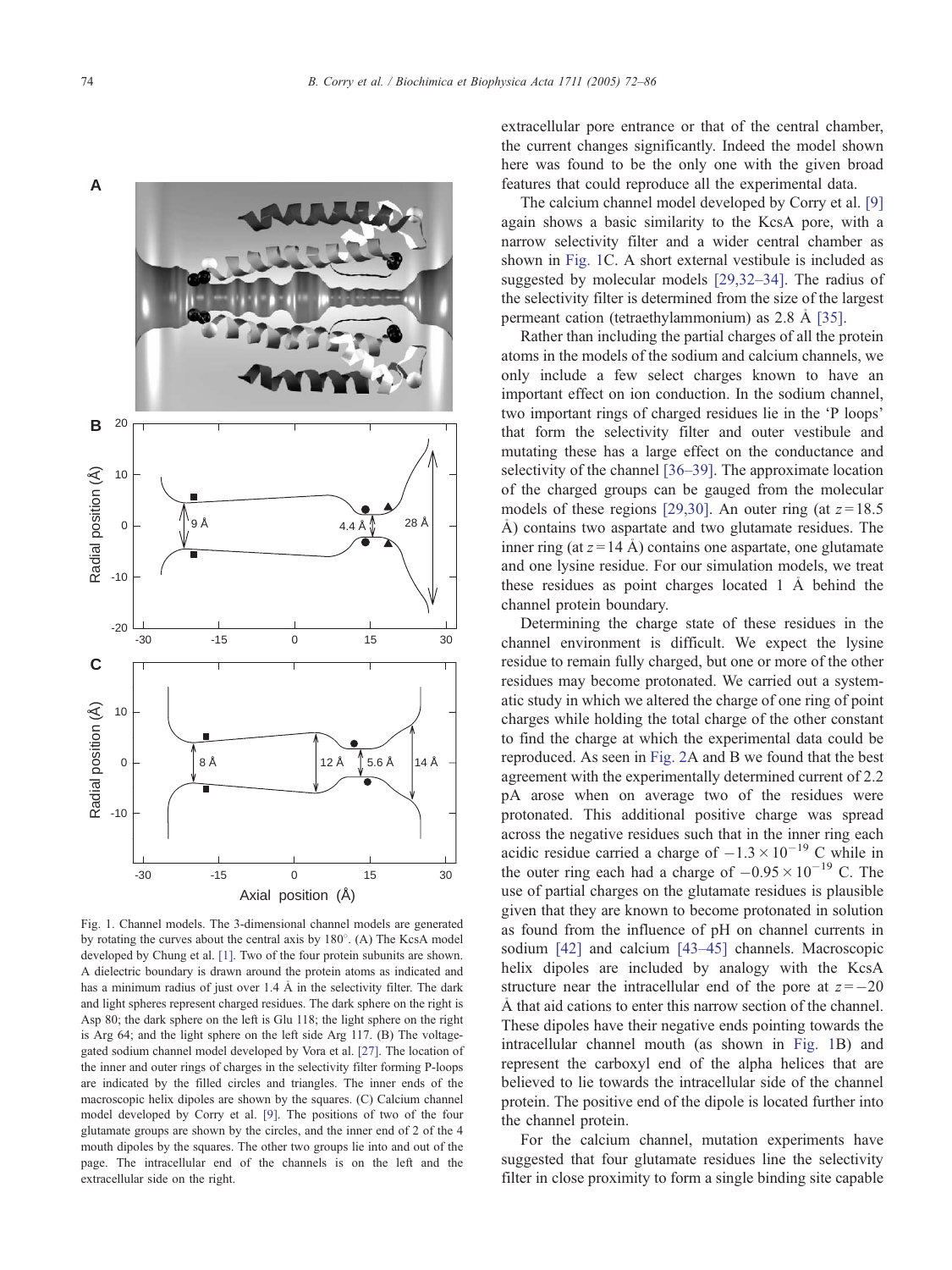<span id="page-3-0"></span>

Fig. 2. Effect of fixed charge magnitudes on channel current. (A) Sodium channel. Sodium current obtained while keeping the total charge of the outer ring of EEDD residues fixed at  $-3.8 \times 10^{-19}$  C and varying the charge on the DEKA ring. Filled symbols indicate the magnitude of current at an applied potential of +100 mV and open symbols indicate an applied potential of -100 mV. (B) Sodium channel. Sodium current obtained while keeping the total charge of the inner ring of DEKA residues fixed at  $-1.0 \times 10^{-19}$  C and varying the charge on the EEDD ring. Symbols as in Panel A. (C) Calcium channel. Sodium (open symbols) and calcium (filled symbols) current obtained with a driving potential of -200 mV for different magnitudes of charge on each glutamate residue in the EEEE locus. (D) Calcium channel. Inward and outward calcium current obtained when the dipole charges varied while the charge on the EEEE residues are held at  $-1.3 \times 10^{-19}$  C.

of holding two ions [\[3,40,41,46\],](#page-13-0) and play a crucial role in determining the permeation characteristics of the channel. These residues are included as point charges in a spiral about the selectivity filter to produce a single, but broad, electrostatic binding site. We conduct a similar study as done for the sodium channel to determine the optimal charge configuration for the EEEE locus, as shown in Fig. 2C. The maximum current of calcium ions through the channel is obtained when each glutamate residue in the ring carries a charge of  $-1.3 \times 10^{-19}$  C. Again, macroscopic helix dipoles are included with their negative ends at  $z = -17.5$  Å to assist cations entering from the intracellular side of the channel. The charge at each end of the dipole was varied while applying a driving force of  $-200$  mV and it was found that they give an optimal value for inward and outward current when carrying a charge of  $0.6 \times 10^{-19}$  C, as shown in Fig. 2D.

As will be discussed later, for the purposes of this investigation, the exact parameters used to construct the channel models are not important for explaining the selectivity of the channel, although these parameters are crucial for reproducing the experimental conductance values of the channel in all conditions. Provided the selectivity filter is narrow enough to prevent ions from passing each other and the net charge near the filter is roughly correct the important results with respect to selectivity will follow.

#### 2.2. Solution of Poisson's equation

To calculate the electric forces acting on ions in or around the channel, we solve Poisson's equation using a boundary element method [\[47\].](#page-13-0) We represent the channel and aqueous solution as continuous dielectric regions. We set this value to  $\varepsilon_p = 2$  for the protein. On the other hand, the value of the dielectric constant for the aqueous environment inside the channel is less clear. It is likely that in the narrow regions of the channel water molecules will be less able to orient to an electric field than in bulk solution. However, molecular dynamics studies have found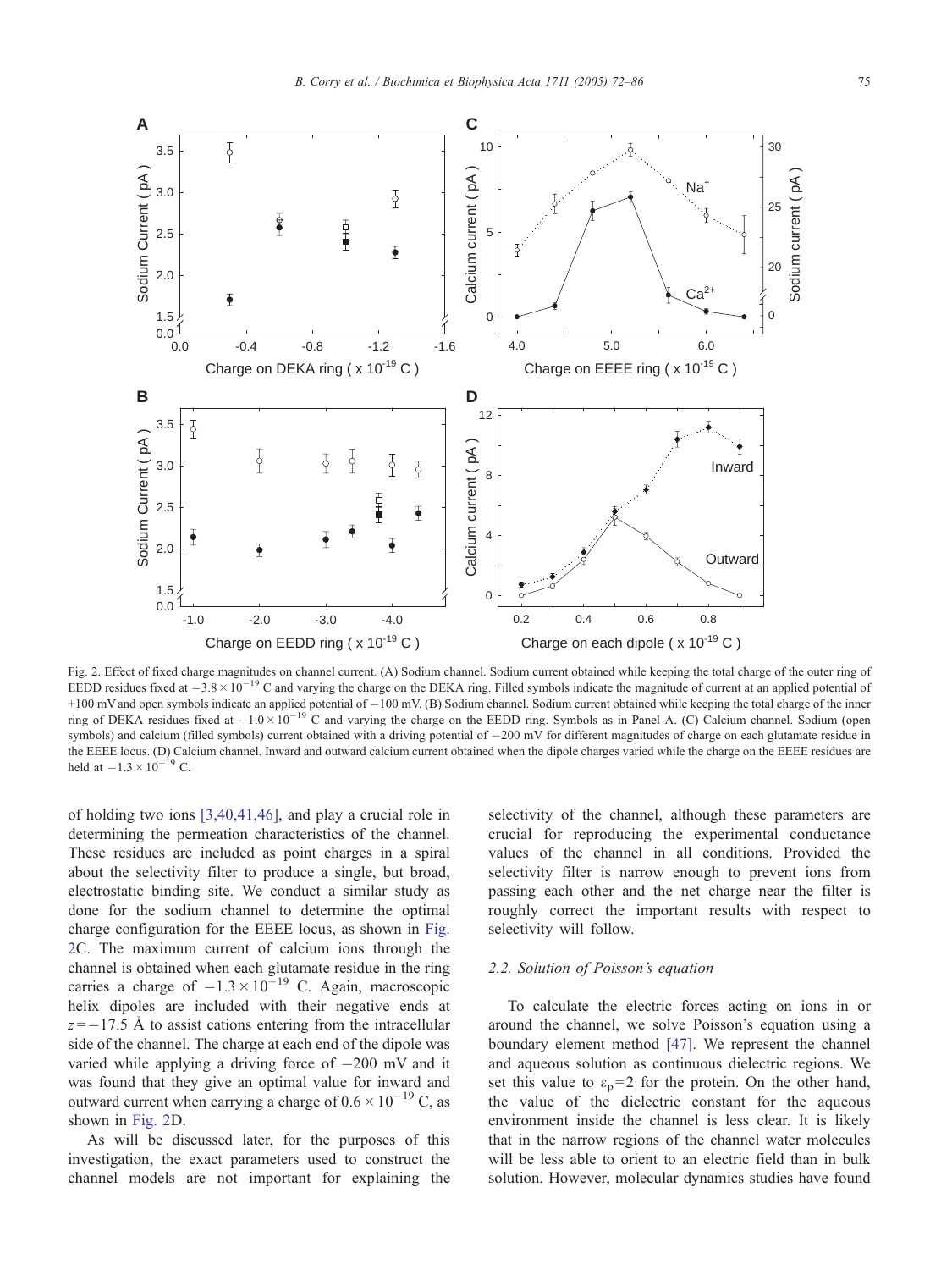that ions tend to be well solvated in the potassium channel [\[48\]](#page-13-0). As it is not known what value is best to use, we use a value of  $\varepsilon_w = 60$  in this study as this choice was found to optimise currents in previous simulations of the KcsA channel [\[1,49\].](#page-12-0)

The potential energy profile encountered by a single ion moving along the pore is obtained by moving an ion along the center of the pore in  $1 \text{ Å}$  steps and calculating the potential energy at each position. To construct multi-ion energy profiles, we move one of the ions in  $1 \text{ Å}$  steps, holding it fixed at each step. We then allow the resident ions, placed initially at the binding sites, to adjust their positions so that the force on them will be zero, thus minimizing the total energy of the system. The minimization is performed at each step as we move the test ion and the positions of the ions and the total energy are recorded. Energy minimizations are carried out using a modified version of the steepest descent algorithm [\[49,50\].](#page-14-0)

#### 2.3. Brownian dynamics simulations

We carry out three-dimensional Brownian dynamics simulations to deduce the conductance properties of the channels and examine the behavior of ions in the channel. In these, we trace the motion of individual ions, but treat the water and protein atoms as a continuous dielectric environment so that we can run simulations for long enough to examine the conductance characteristics of the channel. We place a number of ions in cylindrical reservoirs of radius 30 2 at each end of the channel that mimic the extracellular or intracellular space. The height of the cylinder is adjusted to bring the solution to the desired concentration (usually 150 mM). We then trace the motion of these ions under the influence of electric and random forces using the Langevin equation:

$$
m_i \frac{\mathrm{d}v_i}{\mathrm{d}t} = -m_i \gamma_i v_i + F_i^{\mathrm{R}} + q_i E_i + F_i^{\mathrm{S}}.
$$
 (1)

Here,  $m_i$ ,  $v_i$ ,  $m_i$   $\gamma_i$  and  $q_i$  are the mass, velocity, friction coefficient and charge on an ion with index *i*, while  $F_i^R$ ,  $E_i$ and  $F_i^S$  are the random stochastic force, systematic electric field, and short range forces experienced by the ion, respectively. We calculate the total force acting on each and every ion in the assembly and then calculate new positions for the ions a short time later. A multiple time-step algorithm is used, where a time-step of  $\Delta t = 100$  fs is employed in the reservoirs and 2 fs in the channel where the forces change more rapidly.

Since calculating the electric forces at every step in the simulation is very time consuming, we store precalculated electric fields and potentials due to one and two ion configurations in a system of lookup tables [\[69\].](#page-13-0) To do this, the electric potential is divided into four components

$$
\phi_i = \phi_{X,i} + \phi_{S,i} + \sum_{j \neq i} (\phi_{I,ij} + \phi_{C,ij}),
$$
\n(2)

where the sum runs over all the ions in the system. The symbols in Eq. (2) assume the following significance:  $\phi_{X,i}$  is the external potential due to the applied field which stretches from the top of the external reservoir to the bottom of the internal reservoir, fixed charges in the protein wall, and charges induced by these;  $\phi_{S,i}$  is the self-potential due to the surface charges induced by the ion *i* on the channel boundary;  $\phi_{I,ij}$  is the image potential felt by ion  $i$  due to the charges induced by ion  $j$ ; and  $\phi_{C,i}$  is the direct interaction between ions i and j. The first three potential terms in Eq. (2) are calculated using a boundary element solution of Poisson's equation as described above. The first term is stored in a three dimensional table while the second and third terms are stored in 2- and 5-dimensional tables utilizing the symmetry developed in the construction of the pore. The ion–ion interactions include the Coulomb term and an oscillating short range potential derived from molecular dynamics simulations as described previously [\[9\],](#page-13-0) and are calculated on the fly during the simulation. The differences from the traditional Coulomb interaction between ions encountered if the region between the ions spans a dielectric boundary are incorporated in the surface and image charge terms. The short-range forces include these short range ion–ion interactions as well as those between ions and the channel walls.

The Langevin equation is solved with the algorithm of van Gunsteren and Berendsen [\[51\],](#page-14-0) using the techniques described by Li et al. [\[52\].](#page-14-0) The diffusion coefficients of the ions are reduced inside the channel. In the KcsA channel diffusion coefficients are reduced to 50% of their bulk value in the channel. In the sodium channel, the values are reduced to 10% in the selectivity filter and 30% in the remainder of the channel for the sodium ions and 15% and 40% respectively for calcium ions. In the calcium channel, the reductions are to 10% and 50% for calcium ions and 40% and 50% for sodium ions. The exact choice of diffusion coefficient has been shown to only have a small influence on the current passing through the channel [\[49\]](#page-14-0) but were chosen to agree with molecular dynamics studies [\[53\].](#page-14-0) Although molecular dynamics have not been carried out in either the sodium or calcium channels due to the lack of structural information, values of the diffusion constants could be chosen from studies of various ion types in schematic charged and uncharged channels of varying radii. Simulations under various conditions are performed with symmetric ionic concentrations in the two reservoirs. The current is computed from the number of ions that pass through the channel during a simulation period. For further technical details of the Brownian dynamics simulation method, see Chung et al. ([\[1,49,54\]\)](#page-12-0). A stochastic boundary is employed to keep the number of ions in each reservoir constant during the simulation. For example, when an ion passes through the channel the ion furthest from the channel on the side it has passed to is transplanted to a random position in the back portion of the other reservoir. It has been shown previously that this technique yields the same results as if a more complex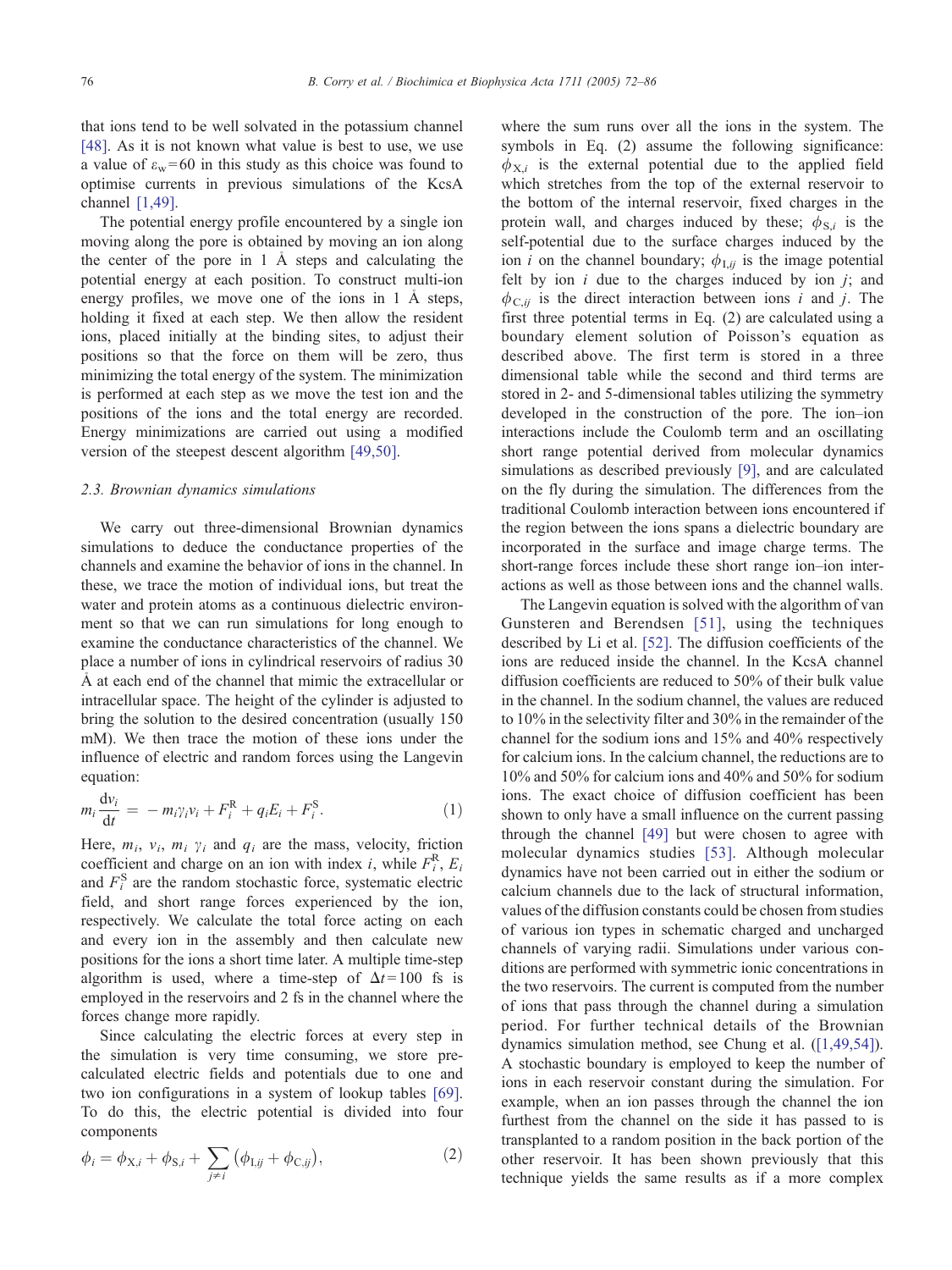<span id="page-5-0"></span>Monte-Carlo scheme is used to maintain ion concentrations in the reservoirs [\[55\].](#page-14-0) The membrane potential is achieved by applying a uniform field to the system and is incorporated into the solution of Poisson's equation. It should be noted that the resulting potential is far from being linear across the system, but rather drops much more rapidly in the channel than in the reservoirs. Indeed it has been shown that provided the reservoirs are large enough, the potential inside the channel is the same using this approach as when the potential is simply held constant at the boundaries of the system [\[55\].](#page-14-0)

# 3. Results and discussion

# 3.1. Monovalent ions

We first examine how the KcsA, sodium and calcium channels conduct monovalent ions in the absence of any divalent ions. In Fig. 3A, we plot the energy profile seen by a single monovalent ion moving through the KcsA channel  $(K^+$  ion, solid line), sodium channel (Na<sup>+</sup> ion, dotted line) and calcium channel  $(Na^+)$  ion, dashed line) with no applied potential. In all cases, the ion experiences a deep energy well created by the negative charges in the channel wall that attract the ion into the selectivity filter region of the channel. The depth of the well is greatest in the potassium channel (60 kT), and least for the sodium channel (20 kT).

These channels will all hold either two (sodium and calcium channels), or three (KcsA channel) monovalent ions in stable equilibrium, and this is only disrupted when another ion enters the channel. When the third ion (or fourth ion in the case of KcsA) enters the channel from the extracellular solution (right side) the energy experienced by the inner most ion if it is to move out of the left side of the channel under an applied potential of  $-100$  mV is plotted in Fig. 3B. Note that in this figure, as well as [Figs. 6B and 9,](#page-7-0) the curves have been aligned vertically for ease of reading so that the base of the energy well in the selectivity filter, rather than the reservoir, is at zero energy. In all cases, the ion sees a small energy barrier, however it can be expected to overcome this during its random thermal motions, especially when it is also aided by the Coulomb repulsion of other cations inside the channel. The energy barrier experienced by this ion is about 4.1 kT high in the KcsA channel, 4.8 kT in the sodium channel, and only 2.5 kT in the calcium channel. From this, we can expect monovalent ions to pass through all of these channels and permeation to involve four ions in KcsA and only three ions in the sodium and calcium channels. Furthermore, we would expect the monovalent current to be highest in the calcium channel, and lowest in the sodium channel, which, as we will discuss below, is in agreement with the experiment.

When we carry out Brownian dynamics simulations we find that, as expected, monovalent ions conduct readily through each of these channel models. In [Fig. 4](#page-6-0) we plot the current–voltage curves for each channel. For KcsA, the



Fig. 3. Energy profiles experienced by monovalent ions. (A) Energy seen by a single monovalent ion moving through the KcsA (solid line), sodium (dotted line) and calcium (dashed line) channels is plotted as it is moved along the channel axis with no applied potential. (B) Multi-ion profiles. The energy of one ion is plotted as it is moved from the selectivity filter to the intracellular vestibule while two other monovalent ions are resident in the binding sites in the selectivity filter under an applied potential of  $-100$  mV driving cations from outside to inside the cell.

current–voltage curve constructed in symmetric 300 mM KCl is not quite linear, rising faster as the applied potential is increased. The mean conductance at 150 mV is around  $34 \pm 4$  pS. Single channel conductance measurements in KcsA channels reveal conductances of 135 pS at 200 mM KCl [\[56\],](#page-14-0) 97 pS at 250 mM KCl [\[57\]](#page-14-0) and 83 pS with 100 mM KCl [\[24\].](#page-13-0) The conductance found from our simulations is below these values, but Chung et al. [\[1\]](#page-12-0) have shown that higher conductances can be obtained with this model by slightly widening the intracellular gate of the channel as can be done using a cylindrical repulsive force in molecular dynamics simulations. It should be noted that the selectivity filter, that is responsible for ion selectivity, is not widened in this way, and so the volume of that region remains unchanged in the more highly conductive model.

For the sodium channel, we obtain a linear current– voltage curve of around 24.5 pS slope conductance, as shown in [Fig. 4B](#page-6-0). The currents obtained agree well with the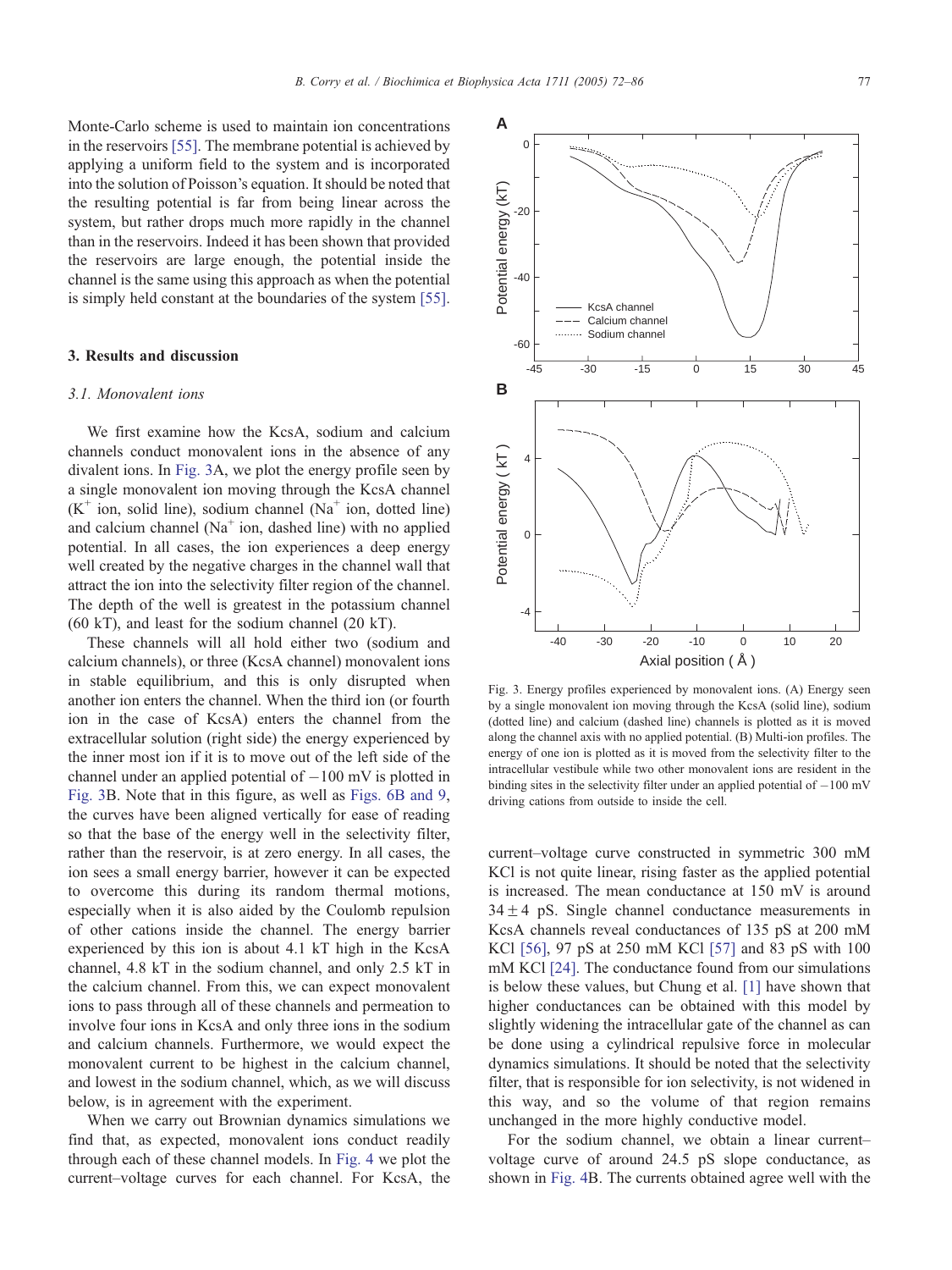<span id="page-6-0"></span>

Fig. 4. Current–voltage curves for monovalent ions as found for (A) the KcsA channel with 300 mM KCl, (B) sodium channel with 200 mM NaCl and (C) the calcium channel with 150 mM NaCl. Experimental data under similar conditions is shown in the insets for the sodium [\[66\]](#page-14-0) and calcium channels  $[60]$ . Each data point represents 3, 13 or 0.5  $\mu$ s of simulation for the KcsA, sodium and calcium channel data respectively. Error bars have length of one standard error of mean.

experimental values of Schild et al. [\[58\]](#page-14-0) (21 pS) that are reproduced in the inset.

Sodium ions also conduct rapidly through the calcium channel. The current–voltage curve found with 150 mM NaCl in the absence of any divalent ions is shown in Fig. 4C. The conductance is large at 122 pS, much higher than conductances seen for either the potassium or sodium channel as predicted from the energy profile. This high conductance agrees well with that of 85–90 pS found in 150–200 mM solutions [\[59–61\].](#page-14-0) The experimental current– voltage curve of Rosenberg and Chen [\[60\]](#page-14-0) is reproduced in the inset for comparison. At first glance, the fact that the calcium channel conducts sodium ions so well is somewhat surprising given that it is designed to conduct calcium ions, not sodium. However, as we will shortly see, when divalent ions are present, the calcium channel is highly selective allowing only divalent ions to pass.

In Fig. 5, we plot schematically the steps involved in inward monovalent ion permeation in each of the channel models. Under an applied potential, the KcsA channel (Fig. 5A) is normally occupied by 3 or 4 ions. For the sodium and calcium channels, there are always at least two sodium ions in the channel. Conduction involves two main steps, waiting for a third ion to enter the channel (a process that takes 13 ns, 20 ns and 10.5 ns on average for the KcsA, sodium and calcium channels under  $-100$  mV, respectively), and waiting for one of the resident ions to then cross the center of the channel (35 ns, 46 ns and 2.5 ns). The basic steps involved in monovalent ion permeation are the same in all of these channel families and involve the well described 'knock on' mechanism.



Fig. 5. Schematic diagram of monovalent ion permeation in the KcsA (A), sodium (B) and calcium (C) channels. The most likely location of ions within the channel are indicated and the steps involved in conduction are shown.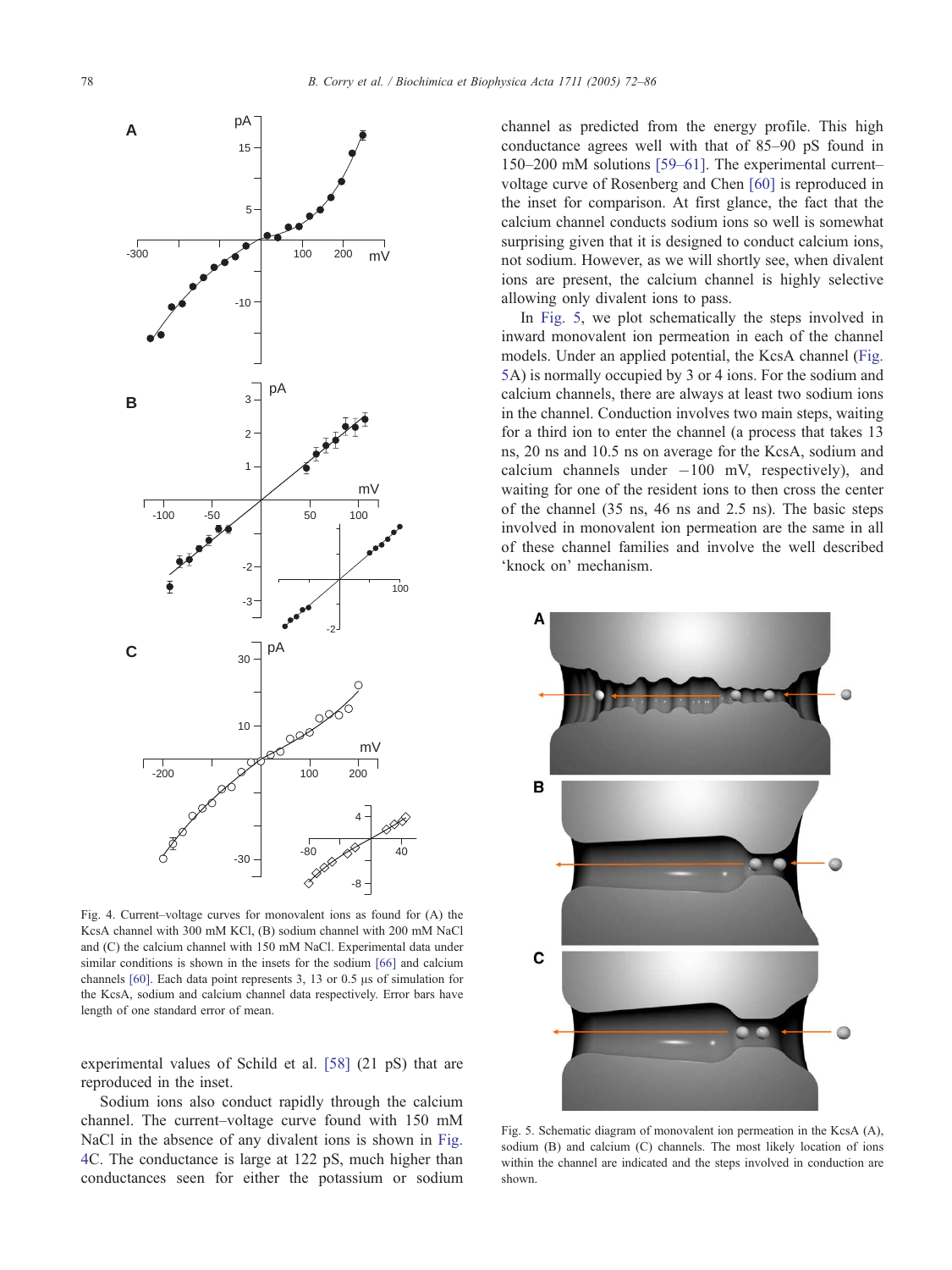# <span id="page-7-0"></span>3.2. Divalent ions

Next, we examine whether divalent ions will pass through each of these channels in the absence of monovalent ions. In Fig. 6A we show the energy experienced by a single divalent ion crossing each channel with no applied potential. In all cases, the ion sees a deep energy well attracting it to the charges in the selectivity filter. The well is deeper than that seen by a monovalent ion due to the stronger electrostatic attraction to the fixed charges. The depth of the well is 75 kT in KcsA, 33 kT in the sodium channel and 58 kT in the calcium channel. Obviously these ions cannot exit this deep well on their own, and the only chance of an ion permeating through the channel is if another divalent ion enters the channel and assists in pushing the first ion out with its Coulomb repulsion.

In all cases, the charges in the channel are sufficient to attract a second divalent ion into the channel. That is, a second ion also experiences a small energy well attracting it into the channel when one ion resides in the selectivity filter.



Fig. 6. Energy profiles experienced by divalent ions. (A) Energy seen by a single divalent ion moving through the KcsA (solid line), sodium (dotted line) and calcium (dashed line) channels with no applied potential. (B) Multi-ion profiles, in which the energy of one divalent ion is plotted as it is moved from the selectivity filter to the intracellular vestibule while another divalent ion is resident in the binding site in the selectivity filter under an applied potential of  $-100$  mV.

The energy profile seen by a divalent ion moving from the selectivity filter to the intracellular space when a second divalent ion is in the channel under an applied potential of  $-100$  mV is shown in Fig. 6B. For this first divalent ion to conduct to the intracellular end of the channel, it has to overcome a barrier of almost 17 kT in the KcsA channel, which is extremely unlikely. In the sodium channel, this ion sees an energy barrier of 8.8 kT. Although it is possible for an ion to climb over this with assistance of the Coulomb repulsion of a second ion, we will demonstrate shortly that this is very uncommon. In the calcium channel, however, the energy barrier is lower at only 6.3 kT. Thus, it can be seen that the calcium channel is most likely to conduct divalent ions, while in the other channels, divalent ions may be too strongly bound in the selectivity filter to be able to conduct. It is worth noting that the second calcium ion is attracted closer to the first in the calcium channel than in the sodium channel, and this plays an important role in lowering the energy barrier to  $Ca^{2+}$  conduction. Furthermore, as the chance of barrier crossing increases exponentially with barrier height, the 2.5 kT energy difference in the sodium and calcium channels creates a significant difference in currents.

We demonstrate that the calcium channel is the only one that can conduct divalent ions by performing Brownian dynamics simulations on these channel models. In the KcsA channel, we find that no ions cross the channel in  $8 \mu s$ , even under an applied potential of  $-200$  mV with a symmetric solution of 150 mM BaCl<sub>2</sub>. With no applied potential, we find that usually only one barium ion occupies the channel and its most likely location is indicated in [Fig. 8A](#page-8-0). Even though a second barium ion is attracted into the channel, it is more likely to back track out of the channel than the first ion is to cross to the intracellular space.

A similar phenomenon is seen in the sodium channel, where we conducted simulations with  $200 \text{ mM } CaCl<sub>2</sub>$ . No ions were seen to cross the channel in  $1.6 \mu s$ . At an applied potential of  $-100$  mV, one calcium ion is seen to enter the channel and sits in the selectivity filter for the entire time of the simulation. This is where it sees a large energy well, as shown in Fig. 6A. The most likely location of the ion that occupies the channel is shown in [Fig. 8B](#page-8-0).

In the calcium channel, however, divalent calcium ions do cross the channel, as expected from the energy profiles. The current–voltage curve found with  $150 \text{ mM }$  CaCl<sub>2</sub> is shown in [Fig. 7,](#page-8-0) although the curve is non-linear it shows good agreement with the experimental data of Rosenberg and Chen  $[60]$  shown in the inset. At  $-120$  mV, the simulated data has a conductance of 9.7 pS, close to the experimentally determined values of 8.9 pS. The steps involved in conduction are shown in [Fig. 8C](#page-8-0). One calcium ion is permanently resident in the channel. Conduction involves two main steps: waiting for a second ion to enter the channel, and waiting while the first ion crosses the channel to the intracellular side after the second ion has entered. Under an applied potential of  $-200$  mV the first step takes 11 ns on average and the second 33 ns.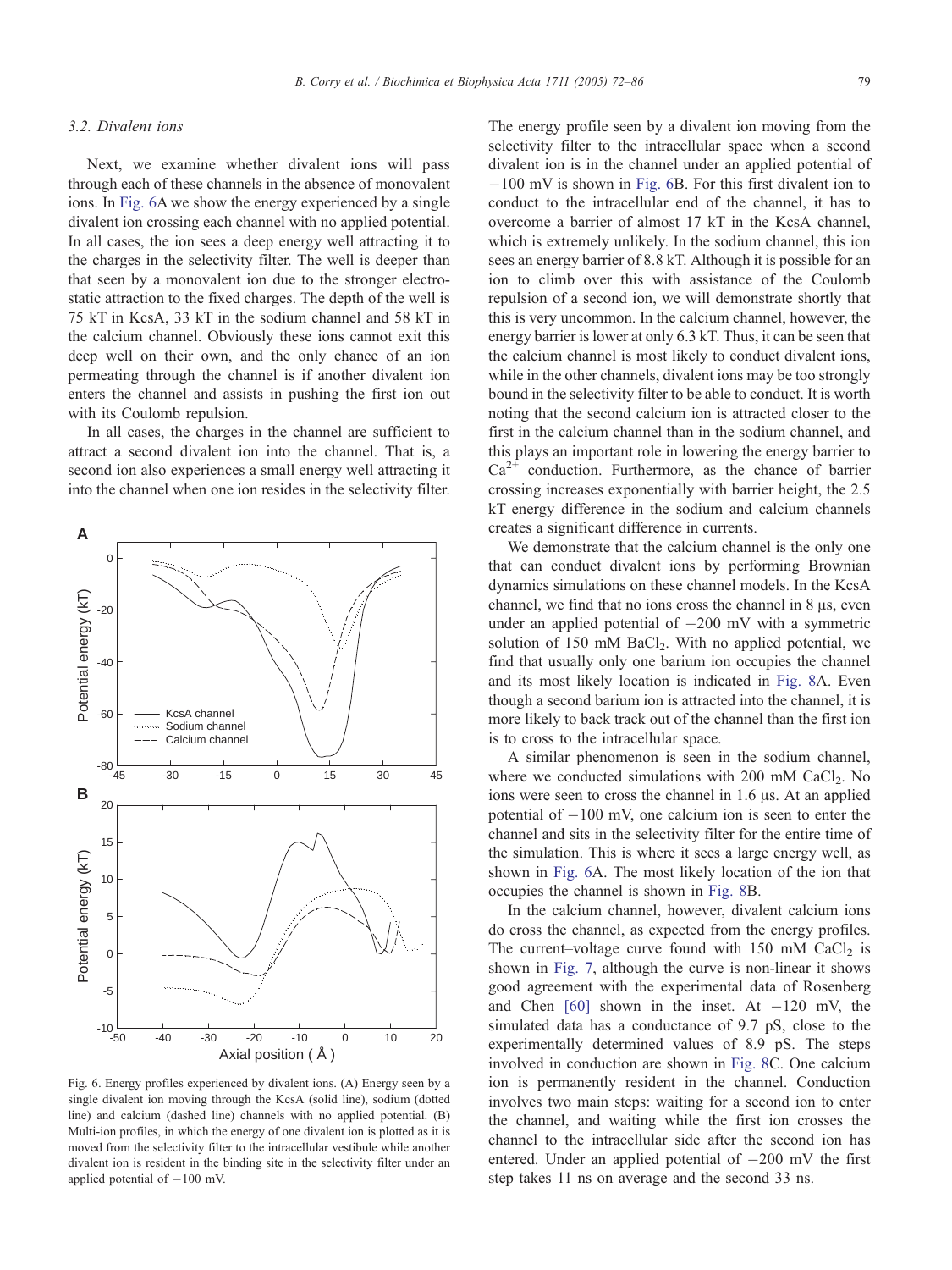<span id="page-8-0"></span>

Fig. 7. Current–voltage curve of the calcium channel with symmetric 150 mM CaCl<sub>2</sub>. Experimental data of Rosenberg and Chen [\[60\]](#page-14-0) are shown in the inset for comparison. Each data point represents  $4$  to  $8 \mu s$  of simulation.

#### 3.3. Mixtures of monovalent and divalent ions

Finally, we examine the case of most interest: mixtures of monovalent and divalent ions. How does each channel select which type of ion to let through and which to stop? As seen previously, the channels are all attractive to both monovalent and divalent ions. Thus, in a mixed solution, the ion that enters the channel first will simply depend on the



Fig. 8. Schematic diagram of the behavior of divalent ions in the KcsA (A), sodium channel (B) and calcium (C) channels. In the KcsA and sodium channels, one divalent ion resides permanently in the channel. Although a second ion can enter the channel it cannot displace the resident ion and usually backs out of the channel. In the calcium channel, a second ion can displace the resident ion and cause permeation.

ion that wanders into the channel entrance first. Therefore, it is important to consider what will happen when both types of ion are resident in the channel.

The energy to move a resident monovalent ion to the intracellular side of the channel with the aid of another incoming monovalent ion was shown in [Fig. 3.](#page-5-0) In all the channels examined, sodium could be easily displaced allowing sodium to conduct. It is even easier to displace the resident monovalent ion when a divalent ion enters due to larger Coulomb repulsion between the ions. Thus, in all these channels, an incoming divalent ion can displace resident monovalent ions. We have also examined that an incoming divalent ion can displace a resident divalent ion only in the calcium channel. Thus, the only case that remains to be examined is whether an incoming monovalent ion can displace a resident divalent ion.

In the KcsA and sodium channels, the resident divalent ion could not be ejected by another divalent ion. Thus, we should expect that monovalent ions should also not be able to displace it. In Fig. 9, we show that this is indeed the case. In the KcsA channel, the resident divalent ion encounters an energy barrier of 13 kT in the central part of the channel that it must surmount if it is to cross the channel under  $a - 100$ mV driving potential. In the sodium channel, the barrier is larger at 15 kT, while it is larger still in the calcium channel. Thus, in all these channels, we cannot expect a monovalent ion to displace a resident divalent ion across the channel.

To examine the conductance properties of the channel in mixed solutions, we again conduct Brownian dynamics simulations. In the KcsA channel, we find that irrespective of whether a  $K^+$  ion enters the selectivity filter first, a Ba<sup>2+</sup> ion always ends up residing in the selectivity filter of the channel. The  $Ba^{2+}$  can enter from either end of the channel (depending on the applied potential) although we find that it enters more easily from the external side of the channel unlike in most experimental results that show that it enters more easily from the internal side [\[19,24\].](#page-13-0) Perhaps, a better



Fig. 9. Multi-ion energy profile in a mixed solution. The energy experienced by a divalent ion as it moves from the selectivity filter to the internal end of the channel is calculated with a monovalent ion present in the selectivity filter under an applied potential of  $-100$  mV. Symbols as in [Fig. 3.](#page-5-0)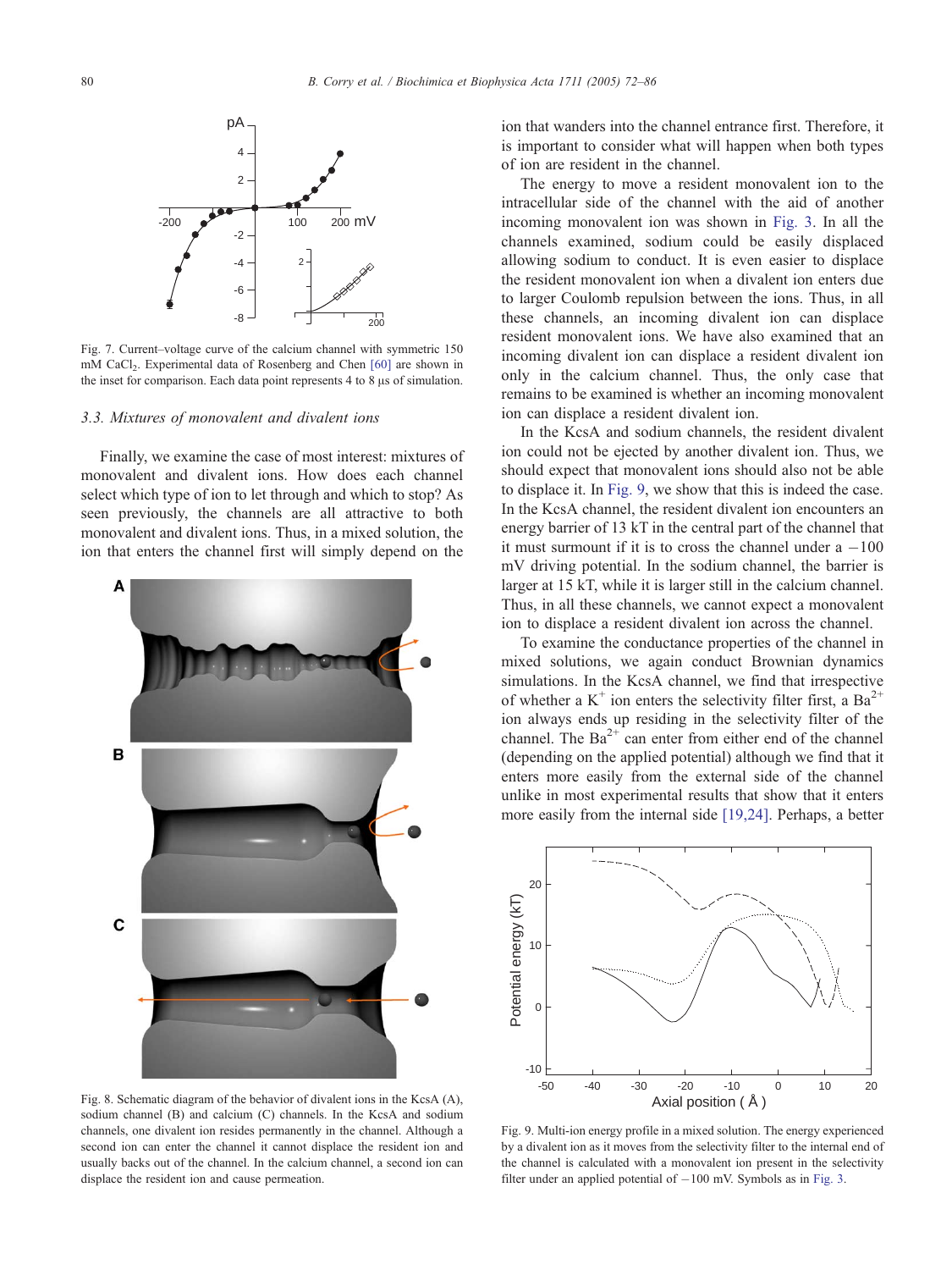agreement with the experiment would be obtained if the pore was widened slightly at the internal end, as suggested previously. It is found experimentally that  $Ba^{2+}$  ions do dissociate from their binding site in the channel. Indeed, the block by external  $Ba^{2+}$  is relieved over time if  $Ba^{2+}$  is removed from the solution [\[62\].](#page-14-0) However, the timescale over which this happens is hundreds of milliseconds, well beyond the scope of our simulations.

In Fig. 10, we show where ions dwell within the channel. To construct the plot, we divide the channel into 100 layers



Fig. 10. Dwell histograms in mixed solutions. The average number of monovalent (white bars) and divalent (black bars) ions in layers of the (A) KcsA channel with 300 mM KCl and 150 mM  $BaCl<sub>2</sub>$  in the reservoirs, (B) sodium channel with 200 mM NaCl and 110 mM CaCl<sub>2</sub> in the reservoirs and (C) calcium channel with 150 mM NaCl and 150 mM CaCl<sub>2</sub> in the reservoirs.

and calculate the average number of ions in each layer during a 1.6  $\mu$ s simulation. Fig. 10A shows the average number of ions in the KcsA channel. On average, there is one  $Ba^{2+}$  ion in the channel, but it can inhabit two possible locations, as shown by the two peaks (filled bars) in the figure. There is also usually one  $K^+$  ion in the selectivity filter (and one at the intracellular end of the channel). Depending on the location of the  $Ba^{2+}$  ion, the K<sup>+</sup> ion can reside either internal or external to it. If the  $Ba^{2+}$  ion resides in the internal site then the  $K^+$  ion stays external to it in what may be the so-called external lock-in site seen in the crystallographic images of Jiang and MacKinnon [\[4\].](#page-13-0) The existence of this external lock-in site was also suggested by the fact that the presence of external potassium greatly reduced the dissociation rate of barium to the outside of the cell [\[21,22\].](#page-13-0) The barium is much less likely to exit the binding site to the external side of the channel if it is trapped by this external  $K^+$  ion. With the Ba<sup>2+</sup> ion at the external site, the  $K^+$  ion resides internal to it in what may correspond to the internal lock-in site. Thus, the locations of ions in this channel correspond to those seen in crystallographic data [\[4\].](#page-13-0)

In the sodium channel, a divalent calcium ion also inevitably ends up residing in the selectivity filter of the channel. The location of the ion is again shown by the dark bars in Fig. 10B. In this case, it can be seen that no monovalent ions reside internal to the divalent ion blocking the channel. It can also be seen that both calcium and sodium ions wander in and out of the external vestibule of the channel, but neither can displace the resident ion or push it across the center of the channel.

The dwell histogram of the calcium channel (Fig. 10C) looks similar to that of the sodium channel. Again, a calcium ion takes up residence in the channel, and sodium ions are seen to enter the external vestibule of the channel. However, the very small number of ions across the center of the channel represents the case of a calcium ion conducting. This, of course, does not arise when a sodium ion enters the external vestibule, but only when a second divalent ion enters.

Next, we show schematically what occurs when ions try to conduct across each channel from outside the cell to inside. In the KcsA channel, a barium ion takes up residence in the channel and although a potassium usually enters, it cannot remove the resident ion and so either remains inside the channel or eventually backs out of the channel ([Fig.](#page-10-0) 11A). In the sodium channel, the divalent calcium ion resides in the channel (pushing a sodium ion out of the way if need be). Sodium or additional calcium ions enter the external vestibule of the channel but cannot displace the resident ion and so usually back out of the channel ([Fig. 11B](#page-10-0)). The calcium channel is similar except that although a sodium ion will back out of the channel, a calcium ion can stay in the selectivity filter and eventually push the resident ion through the channel, as illustrated schematically in [Fig. 11C](#page-10-0).

Finally, we show current–voltage curves in the presence of mixed monovalent and divalent ion solutions. For the potassium channel, the presence of barium ions almost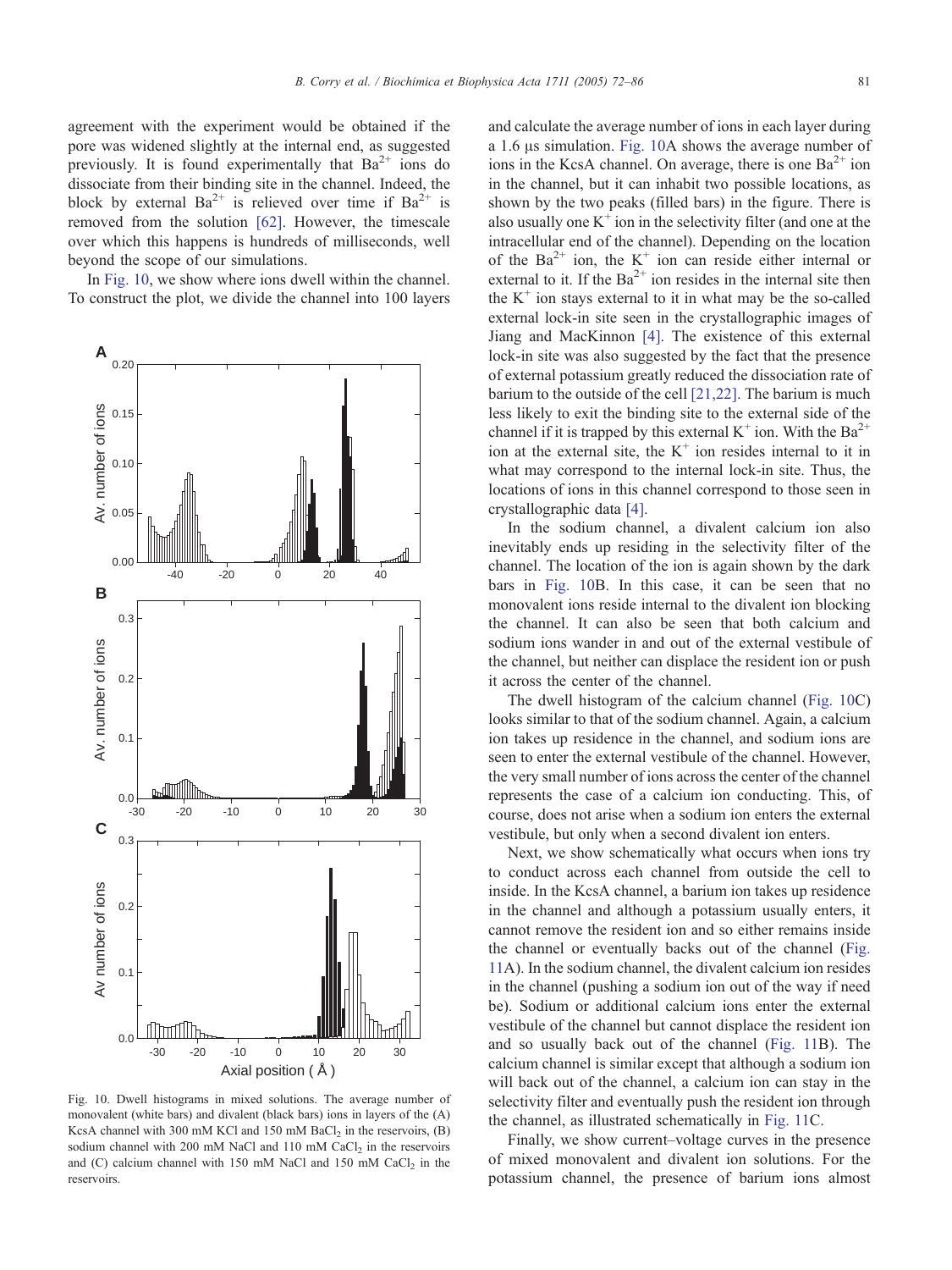<span id="page-10-0"></span>

Fig. 11. Schematic diagram showing the behavior of a mixed solution of monovalent (light coloured balls) and divalent (dark coloured balls) cations in the channels. (A) In the KcsA channel, a divalent ion resides in the selectivity filter in conjunction with a monovalent ion. These ions rarely leave the channel. (B) In the sodium channel, a divalent ion again resides in the channel and both monovalent and divalent ions wander in and out of the external vestibule, but neither can displace a resident divalent ion. (C) In the calcium channel a divalent ion will eject any monovalent ions to reside in the EEEE locus of the channel. An incoming monovalent ion cannot displace it and wanders in and out of the external vestibule. If a second divalent ion enters the external vestibule of the channel, it can displace the resident ion and allow conduction.

completely blocks any current. Thus, we do not show a current–voltage curve here. For the sodium channel, the effect of calcium ions on the sodium current is different depending on the direction of conduction as shown in Fig. 12. When ions attempt to move from outside the cell to inside, i.e., under a negative applied potential, divalent ions can easily enter the selectivity filter and block the sodium current. Thus, this side of the current–voltage curve (filled circles) shows almost no current, a dramatic difference from the results seen without calcium ions present (open circles). However, when ions are moving from inside the cell to outside, the picture is quite different. There are almost always two sodium ions sitting in the selectivity filter which have entered the channel from the extracellular side. Intracellular calcium ions see a large energy barrier in the central part of the channel and do not move into the selectivity filter. This barrier is generated by the image forces the calcium ion experiences in the narrow inner chamber, as well as from the repulsive force of the sodium ions sitting in their equilibrium positions in the selectivity filter. The calcium ions do, however, attenuate the sodium current by temporarily occupying the shallow energy well at the internal end of the channel ( $z \approx -20$  Å). The well is not deep enough to permanently hold the ions and they only dwell there temporarily before exiting back into the internal solution, however whilst they are there they prevent sodium permeation and thus attenuate the current. For the calcium channel, the presence of sodium ions slightly attenuates the conduction of calcium ions in a similar manner. When a calcium ion is resident in the channel, the sodium ions will not permeate through but they can get in the way of a second calcium ion entering as is required for calcium conduction. The attenuation of calcium currents by sodium seen in our model has been shown previously to be in excellent agreement with experimental data [\[9\]](#page-13-0) and is not reproduced here.

The case of the calcium channel is perhaps the most interesting. We have seen that it will conduct sodium ions in the absence of calcium. So how does it select out the calcium ions in a mixed solution? The answer can be seen to rely on the perfect balance of how strongly a calcium ion is bound in the channel. If a calcium ion is resident in the channel, it will only leave with the aid of Coulomb repulsion from another ion entering the channel. If the calcium ion is bound too strongly or if a second ion cannot approach close enough to it, then as was seen for the potassium and sodium channels, it would not be displaced by any incoming ion. If the calcium ion is only weakly bound then it will be displaced by either a sodium or calcium ion and both will conduct. However, if it lies between these extremes then it is possible that the resident calcium ion will only be displaced by an incoming calcium ion and not a sodium ion. The reason, of course, is that a sodium ion carries only a monovalent charge while a calcium ion is divalent. Thus, there is a much greater



Fig. 12. Current–voltage curve of the sodium channel in a mixed symmetrical solution of 200 mM NaCl and 110 mM CaCl<sub>2</sub>. Data for the mixed solution (filled circles) is compared to the current–voltage curve obtained with only 200 mM NaCl solution (open circles). The experimental data of French et al. [\[5\]](#page-13-0) in similar conditions is shown in the inset for comparison. Data points represent  $6.4 \mu s$  of simulation.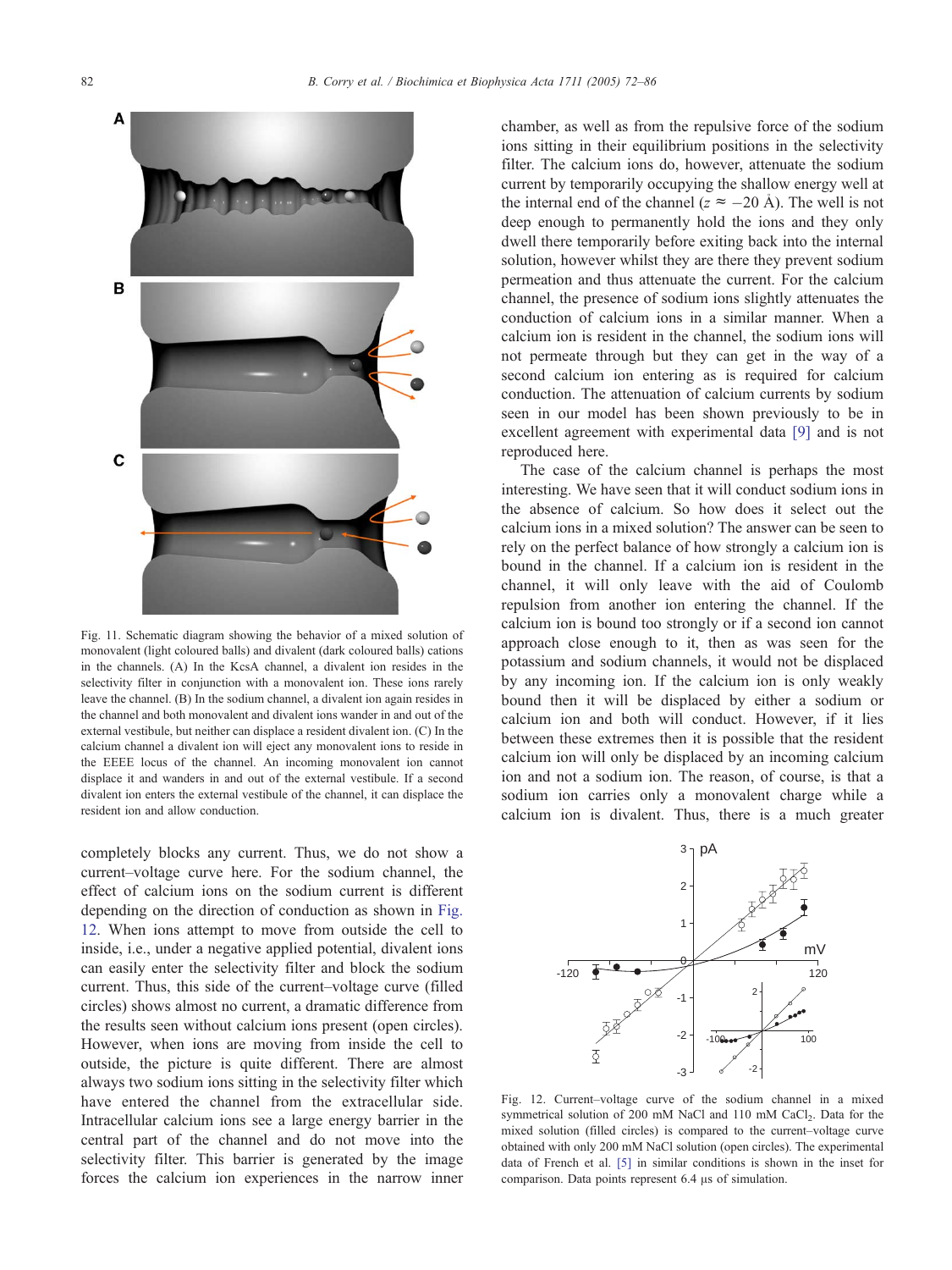<span id="page-11-0"></span>Coulomb repulsion between two calcium ions than between a calcium and a sodium ion.

This balance can be seen in the energy profiles shown in [Fig. 9.](#page-8-0) If a calcium ion is resident in the channel, then the energy barrier it must overcome to cross to the internal end of the channel when a sodium ion enters from the external side (from the right) is shown by the dashed line in [Fig. 9.](#page-8-0) Even with the aid of the Coulomb repulsion of the sodium ion, the calcium ion has a barrier of over 18 kT. The calcium ion cannot be expected to overcome this barrier, and so the ion will not be displaced by a sodium ion. Indeed, even if two sodium ions were to enter together, they would not be able to displace the calcium ion [\[9\].](#page-13-0) However, as seen in [Fig. 6B](#page-7-0), a calcium ion only sees a barrier of 6.3 kT when another calcium ion enters the channel. Thus, only an incoming calcium ion can displace an ion from the channel and enable conduction.

Notably, our calcium channel model explains the five important experimental observations highlighted by Sather and McCleskey [\[3\].](#page-13-0) The channel gains its high selectivity by strongly binding calcium ions such that they cannot be displaced by sodium. By utilizing ion–ion repulsion in the multi ion channel, the current passing through the channel is still large. The broad electrostatic binding region of the EEEE locus can hold two calcium ions or three sodium ions at any time. Calcium blocks the channel with high apparent affinity due to its strong electrostatic attraction to the glutamate residues, but it can leave the channel at a lower apparent affinity due to the aid of ion–ion repulsion. Finally, it is the electrostatic attraction of the glutamate residues that forms a high affinity electrostatic binding site. We point out the criticism raised by Sather and McCleskey [\[3\]](#page-13-0) about this model, that the short range ion–ion interactions have undefined origin, is not correct. The ion–ion interactions in our models simply include the Coulomb interaction, short range repulsion to mimic the overlap of electron clouds, and a damped oscillating potential. The oscillating potential is created by the presence of water molecules, i.e., ions prefer to be separated by an integer number of molecules than somewhere in between and is well described by molecular dynamics simulations [\[67,68\].](#page-14-0)

In addition to these observations, our calcium channel model can also replicate a large range of physiological data.

Not only does the model reproduce the conductance of the channel for sodium and calcium ions it also replicates more complex properties found in mixtures of ions. Firstly, as calcium ions are added to NaCl solution on each side of the channel, the channel current is seen to first fall and then increase again as the calcium concentration is increased [\[63\].](#page-14-0) This so-called 'anomalous mole fraction effect' is reproduced in our model [\[9\]](#page-13-0) and is a direct consequence of the selectivity of the channel. With no calcium present, sodium flows through the channel. As the calcium concentration is increased, sodium will have a window in which it can conduct before a calcium ion finds its way into the selectivity filter of the channel, but the net current falls. At high calcium concentrations, calcium enters the filter quickly, thus rapidly stopping sodium current. However, at such concentrations, the chance of a second calcium entering the channel increases and so calcium current begins to flow through the channel. However, the current carried by calcium at high calcium concentration is somewhat attenuated by the presence of sodium in accord with experiment [\[9,64\]](#page-13-0) as the sodium effectively gets in the way of the second calcium ion. By 'hanging around' in the external vestibule of the channel, it temporarily prevents the second calcium ion from entering the selectivity filter and slows conduction.

One might ask why the calcium channel holds only three sodium ions in the selectivity filter rather than four, given that there are four glutamate residues, and the filter and holds two calcium ions. Because the glutamate residues are not fully charged, charge neutrality is best achieved with either two calcium ions or three sodium ions. Furthermore, it can be seen from [Fig. 2C](#page-3-0) that if the residues were fully charged, the channel would stop passing calcium ions, while still conducting monovalent ions in a pure solution, and most likely be blocked by divalent ions in a mixed solution.

The KcsA channel, in contrast, does not show an anomalous mole fraction behavior between  $K^+$  and  $Ba^{2+}$ ions. In a mixed solution,  $K^+$  will again have a chance to permeate through the channel before  $\bar{B}a^{2+}$  enters and blocks the channel. However, the  $K^+$  current rapidly drops as the  $Ba<sup>2+</sup>$  concentration increases. The current does not get higher at large  $Ba^{2+}$  concentrations, as in the calcium channel, because  $Ba^{2+}$  does not conduct, even when a second  $Ba^{2+}$  ion enters the channel.

| Table 1 |  |  |                                                        |
|---------|--|--|--------------------------------------------------------|
|         |  |  | Summary of results and comparison to experimental data |

| Condition                             | KcsA channel |             | Na channel                      |                                 | Ca channel            |                       |
|---------------------------------------|--------------|-------------|---------------------------------|---------------------------------|-----------------------|-----------------------|
|                                       | Sim          | Exp         | Sim                             | Exp                             | Sim                   | Exp                   |
| Barrier to monovalent permeation (kT) | 4.1          |             | 4.8                             |                                 | 2.5                   |                       |
| Barrier to divalent permeation (kT)   |              |             | 8.8                             |                                 | 6.3                   |                       |
| Monovalent conductance (pS)           | 34 (150 mM)  | 83 (100 mM) | $25(150 \text{ mM})$            | $21(150 \text{ mM})$            | $122(150 \text{ mM})$ | $90(150 \text{ mM})$  |
| Divalent conductance (pS)             |              |             |                                 |                                 | $9.7(150 \text{ mM})$ | $9.0(150 \text{ mM})$ |
| Result in mixed solution              | No current   | No current  | Large asymmetric<br>attenuation | Large asymmetric<br>attenuation | Small<br>attenuation  | Small<br>attenuation  |

Results are shown for simulations (Sim) with monovalent ions  $(K^+$  for KcsA, Na<sup>+</sup> for Na and Ca channel), divalent ions (Ba<sup>+</sup> for KcsA, Ca<sup>+</sup> for Na and Ca channels), and mixtures of these, and compared to experimental data (Exp).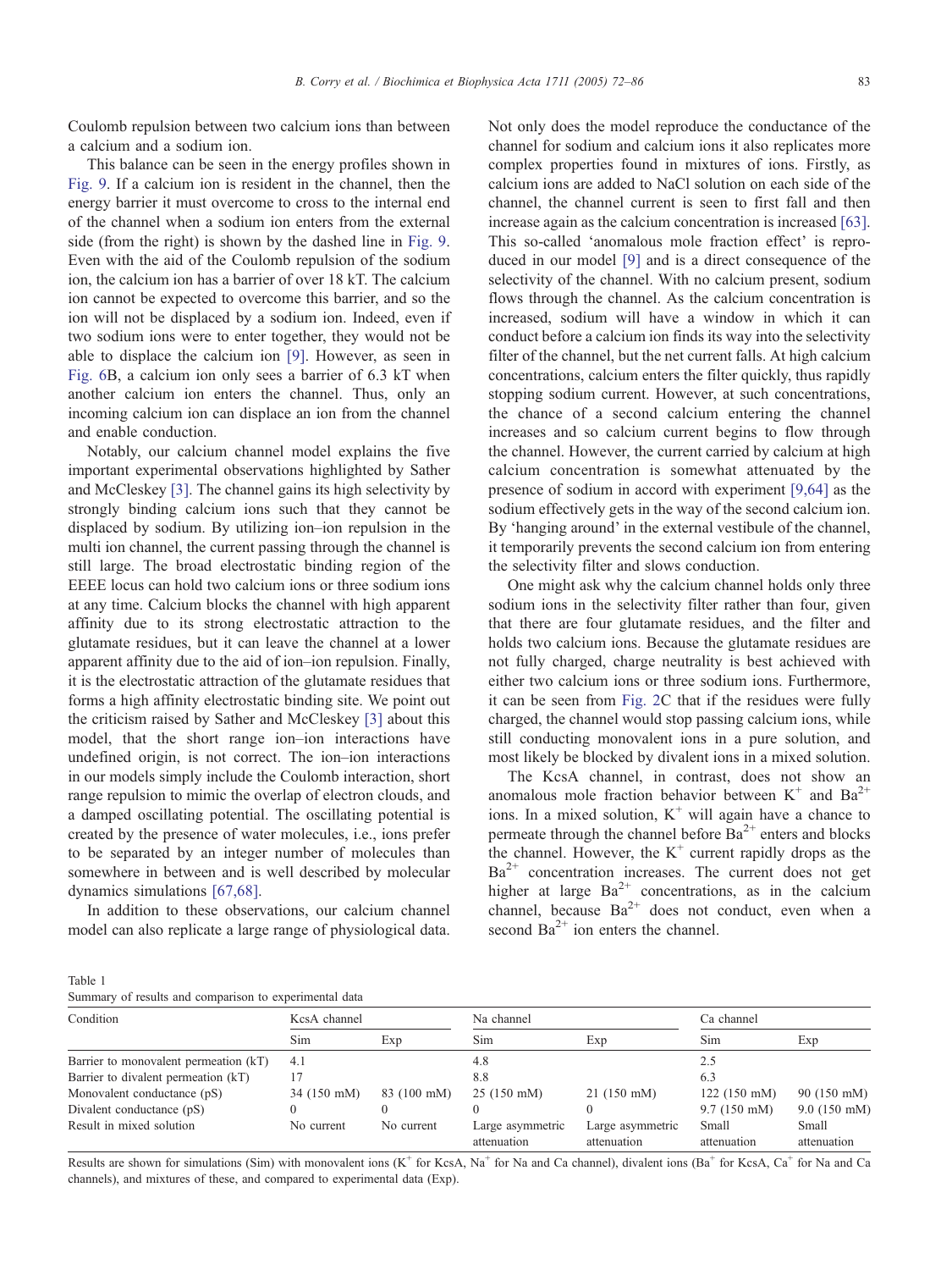<span id="page-12-0"></span>A summary of some of the main results and a comparison with experimental data is shown in [Table 1.](#page-11-0)

# 4. Concluding remarks

Although the model of the KcsA channel is based on a crystal structure, those of the sodium and calcium channel are only hypotheses that assume structural similarity to the KcsA channel. However, we gain confidence in these models by their ability to reproduce and explain a wealth of experimental data including current–voltage and current–concentration curves, the inhibition of calcium currents by sodium ions in the calcium channel and of sodium currents by internal calcium in the sodium channel, the anomalous mole fraction behavior between monovalent and divalent ions and the mutation of key residues [1,9,27]. The KcsA, sodium, and calcium channel models presented here reproduce all experimentally measured properties in the presence of monovalent ions, divalent ions and mixed solutions. Monovalent ions are seen to pass through all of these channels using a 'knock on' mechanism. Divalent ions bind more strongly in the selectivity filter due to the stronger electrostatic attraction to the negative charges in the protein. The different attraction of monovalent and divalent ions to the channel protein is responsible for the valence discrimination of our channel models.

As noted in the Introduction, an alternative theory has been proposed by Boda et al. [\[11,65\]](#page-13-0) and Nonner et al. [\[10\]](#page-13-0) to explain the selectivity mechanisms of the calcium and sodium channels. They propose that it is a charge versus volume competition mechanism that works in the calcium channel to select calcium over sodium ions. Although this model and ours share a similarity in that the electrostatic attraction between the glutamate oxygens and permeating ions are the cause of valence selectivity, the mechanism is significantly different. In our case, volume is only important in that the selectivity filter is narrow enough such that ions may not pass each other in the channel. Beyond that, volume does not play a role.  $Ca^{2+}$  ions are not favored over  $Na<sup>+</sup>$  because they occupy less volume. Rather, they are preferred because they are attracted more strongly to the selectivity filter than  $Na^+$ . We notice that due to their divalent charge, calcium ions see a much larger energy well in the selectivity filter than monovalent ions. Therefore, even if there are two sodium ions sitting in the filter region, a calcium ion is able to push these ions out of the channel and replace them in the selectivity filter. On the other hand, once a calcium ion is inside the selectivity filter, only other calcium ions, due to a larger repulsion from its divalent charge, are able to continue the process of conduction by pushing the resident ion out of the channel. In our model, there is ample volume for ions in the selectivity filter. Furthermore, the mechanism of selectivity is not critically dependent on the structure and available volume for ions in

the selectivity filter as it may be in the alternative model. Indeed, changing the volume of the filter need not alter our selectivity results, as although the conductance of the channel is sensitive to this parameter, the selectivity of the channel is not (provided ions cannot pass each other in the filter).

The stochastic model described here cannot discriminate between ions of the same valence. Thus, we cannot describe why  $Ba^{2+}$ , for example, conducts through calcium channels at a greater rate than  $Ca^{2+}$  or why it is blocked by  $Zn^{2+}$ . Such phenomena are probably a result of the detailed interaction between these ions, the protein atoms and surrounding molecules and are more likely to be elucidated using classical or ab initio molecular dynamics studies or by including ionspecific desolvation barriers into our simulations.

Irrespective of the accuracy of the models used, these results prove a more general point: that the selectivity of cation channels to ions of different valence can be explained in terms of electrostatic properties. That monovalent ions conduct through all these channels but that divalent ions block the KcsA and sodium channels and conduct through calcium channels is a consequence of the interaction between the charges on the ions, partial charges on the protein and repulsion induced on the dielectric walls of the channel. The same results would be possible if the shape of the models is altered, provided the channel remains narrow enough that ions cannot pass each other and that the strength of the charges creates the same binding effects seen here. Indeed, the selectivity of the channels could be reproduced in simple cylindrical models surrounded by appropriate charges (however, it seems unlikely that such a model could reproduce all the physiological data). Nor do these models rely on having a fixed protein. The protein does not change shape as an ion permeates through in these models, as this is the simplest way in which to conduct our simulations. This fixed structure is meant to represent the average coordinates of the protein atoms. However, the electrostatic basis of valence selectivity could also be in effect if, for example, the glutamate side chains in the EEEE locus, are more free to move as in the models of Boda et al. [\[11\],](#page-13-0) Nonner et al. [\[10\],](#page-13-0) Yang and Henderson [\[12\]](#page-13-0) or Ramakrishnan et al. [\[13\].](#page-13-0) It is the electrostatic effect of the charges on these atoms that is important to gain the valence discrimination seen here, not their mobility. Thus, the valence selectivity of these channels appears to be a consequence of the electrostatic interaction of the ions with the distribution of partial charges in the protein and need not rely on the volume of the channel or any more complex effects.

### References

[1] S.H. Chung, T.W. Allen, S. Kuyucak, Conducting-state properties of the KcsA potassium channel from molecular and Brownian dynamics simulations, Biophys. J. 82 (2002) 628 – 645.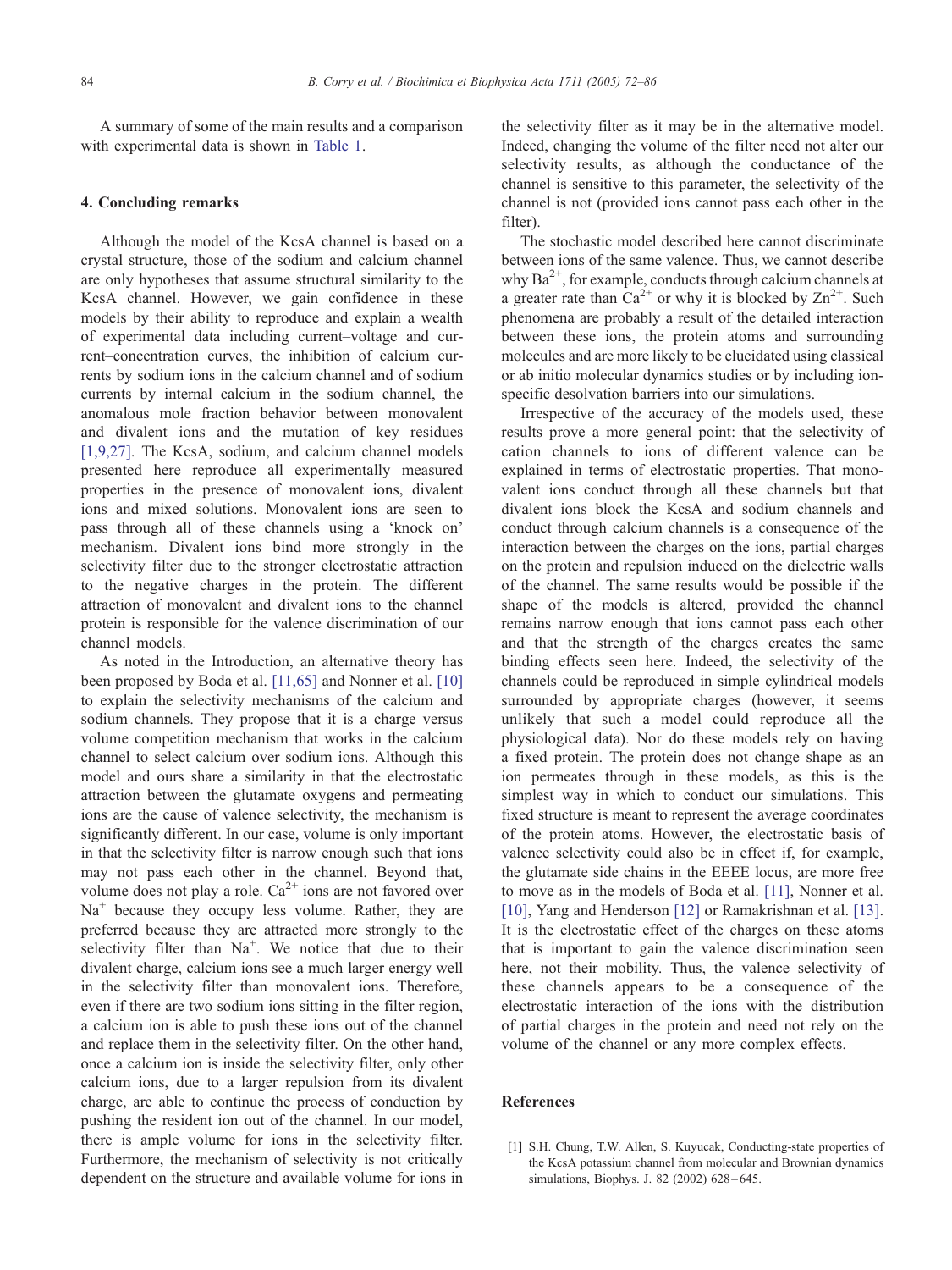- <span id="page-13-0"></span>[2] S. Edwards, B. Corry, S. Kuyucak, S.H. Chung, Continuum electrostatics fails to describe ion permeation in the gramicidin channel, Biophys. J. 83 (2002) 1348 – 1360.
- [3] W.A. Sather, E.W. McCleskey, Permeation and selectivity in calcium channels, Annu. Rev. Physiol. 65 (2003) 133 – 159.
- [4] Y. Jiang, R. MacKinnon, The barium site in a potassium channel by X-ray crystallography, J. Gen. Physiol. 115 (2000) 269 – 272.
- [5] R.J. French, J.F. Worley III, W.F. Wonderlin, A.S. Kularatna, B.K. Krueger, Ion permeation, divalent ion block and chemical modification of single sodium channels, J. Gen. Physiol. 103 (1994) 447 – 470.
- [6] P. Hess, R.W. Tsien, Mechanism of ion permeation through calcium channels, Nature 309 (1984) 453 – 456.
- [7] W. Almers, E.W. McCleskey, Non-selective conductance in calcium channels of frog muscle: calcium selectivity in a single file pore, J. Physiol. 353 (1984) 585 – 608.
- [8] B. Corry, T.W. Allen, S. Kuyucak, S.H. Chung, A model of calcium channels, Biochim. Biophys. Acta 1509 (2000)  $1-6$ .
- [9] B. Corry, T.W. Allen, S. Kuyucak, S.H. Chung, Mechanisms of permeation and selectivity in calcium channels, Biophys. J. 80 (2001)  $195 - 214.$
- [10] W. Nonner, L. Catacuzzeno, B. Eisenberg, Binding and selectivity in L-type Ca channels: a mean spherical approximation, Biophys. J. 79  $(2000)$  1976 – 1992.
- [11] D. Boda, D. Busath, D. Henderson, S. Sokolowski, Monte Carlo simulations of the mechanism for channel selectivity: the competition between volume exclusion and charge neutrality, J. Phys. Chem. 104 (2000) 8903 – 8910.
- [12] Y. Yang, D. Henderson, D. Busath, Applied-field molecular dynamics study of a model calcium channel selectivity filter, J. Chem. Phys. 118 (2003) 4213 – 4220.
- [13] V. Ramakrishnan, D. Henderson, D.D. Busath, Applied field nonequilibrium molecular dynamics simulations of ion exit from a  $\beta$ barrel model of the L-type calcium channel, Biochim. Biophys. Acta  $1664 (2004)$   $1-8$ .
- [14] S. Bernéche, B. Roux, A microscopic view of ion conduction through the  $K^+$  channel, Proc. Natl. Acad. Sci. 100 (2003) 8644-8648.
- [15] J. Aqvist, V. Luzhkov, Ion permeation mechanism of the potassium channel, Nature 404 (2000) 881 – 884.
- [16] A. Burykin, M. Kato, A. Warshel, Exploring the origin of the selectivity of the KcsA potassium channel, Proteins 52 (2003)  $412 - 416$
- [17] C. Domene, M. Sansom, Potassium channel, ions, and water: simulation studies based on the high resolution X-ray structure of KcsA, Biophys. J. 85 (2003) 2787 – 2800.
- [18] D.C. Eaton, M. Brodwick, Effects of barium on the potassium conductance of squid axon, J. Gen. Physiol. 75 (1980) 727 – 750.
- [19] C.M. Armstrong, R.P. Swenson Jr., S.R. Taylor, Block of squid axon K channels by internally and externally applied barium ions, J. Gen. Physiol. 80 (1982) 663-682.
- [20] C. Miller, Trapping single ions inside single ion channels, Biophys. J. 52 (1987) 123 – 126.
- [21] J. Neyton, C. Miller, Potassium blocks barium permeation through a calcium-activated potassium channel, J. Gen. Physiol. 92 (1998)  $549 - 567$
- [22] J. Neyton, C. Miller, Discrete  $Ba^{2+}$  block as a probe of ion occupancy and pore structure in the high-conductance  $Ca^{2+}$  activated K<sup>+</sup> channel, J. Gen. Physiol. 92 (1998) 569 – 586.
- [23] C.D. Benham, T.B. Bolton, R.J. Lang, T. Takewaki, The mechanism of action of  $Ba^{2+}$  and TEA on single  $Ca^{2+}$ -activated K<sup>+</sup>-channels in arterial and intestinal smooth muscle cell membranes, Pflugers Arch. 403 (1985) 120 – 127.
- [24] L. Heginbotham, M. LeMasurier, L. Kolnakova-Partensky, C. Miller, Single Streptomyces lividans  $K^+$  channels: functional asymmetries and sidedness of proton activation, J. Gen. Physiol. 114 (1999) 551 – 559.
- [25] C. Vergara, O. Alvarez, R. Latorre, Localization of the K<sup>+</sup> lock-in and the  $Ba^{2+}$  binding sites in a voltage gated calcium modulated channel, J. Gen. Physiol. 114 (1999) 365 – 376.
- [26] P. Hess, Elementary properties of cardiac calcium channels: a brief review, Can. J. Physiol. Pharm. 66 (1987) 1218 – 1223.
- [27] T. Vora, B. Corry, S.H. Chung. A model of sodium channels. Biochim. Biophys. Acta 1668 (2005) 106-116.
- [28] D.A. Doyle, J.M. Cabral, R.A. Pfuetzner, A. Kuo, J.M. Gulbis, S.L. Cohen, B.T. Chait, R. MacKinnon, The structure of the potassium channel: molecular basis of  $K^+$  conduction and selectivity, Science 280 (1998) 69 – 77.
- [29] H.R. Guy, S.R. Durell, Structural models of Na<sup>+</sup>, Ca<sup>2+</sup>, and K<sup>+</sup> channels, Soc. Gen. Physiol. Ser. 50 (1995) 1 – 16.
- [30] G.M. Lipkind, H.A. Fozzard, KcsA crystal structure as a framework for a molecular model of the  $Na<sup>+</sup>$  channel pore, Biochemistry 39  $(2000)$  8161 – 8170.
- [31] B. Hille, The permeability of the sodium channel to organic cations, J. Gen. Physiol. 58 (1971) 599 – 619.
- [32] J.A. Schetz, P.A.V. Anderson, A reevaluation of the structure of the pore region of voltage activated cation channels, Biol. Bull. 185  $(1993)$  462 – 466.
- [33] S.W. Doughty, F.E. Blaney, W.G. Richards, Models of ion pores in N-type voltage gated calcium channels, J. Mol. Graph. 13 (1995)  $342 - 348.$
- [34] S.W. Doughty, F.E. Blaney, B.S. Orlek, W.G. Richards, A molecular mechanism for toxin block in N-type calcium channels, Protein Eng. 11 (1998) 95 – 99.
- [35] E.W. McCleskey, W. Almers, The Ca channel in skeletal muscle is a large pore, Proc. Natl. Acad. Sci. U. S. A. 82 (1985) 7149 – 7153.
- [36] S.H. Heinemann, H. Terlau, W. Stuhmer, K. Imoto, S. Numa, Calcium channel characteristics conferred on the sodium channel by single mutations, Nature 356 (1992) 441 – 443.
- [37] T. Schlief, R. Schönherr, K. Imoto, S.H. Heinemann, Pore properties of rat brain: II. Sodium channels mutated in the selectivity filter domain, Eur. Biophys. J. 25 (1996) 75 – 91.
- [38] Y.M. Sun, I. Favre, L. Schild, E. Moczydlowski, On the structural basis for size-selective permeation of organic cations through the voltage-gated sodium channel — effect of alanine mutations at the DEKA locus on selectivity, inhibition by  $Ca^{2+}$  and H<sup>+</sup>, and molecular sieving, J. Gen. Physiol. 110 (1997) 693-715.
- [39] W.A. Catterall, From ionic currents to molecular mechanisms: the structure and function of voltage-gated sodium channels, Neuron 26  $(2000)$  13 – 25.
- [40] J. Yang, P.T. Ellinor, W.A. Sather, J.F. Zhang, R.W. Tsien, Molecular determinants of  $Ca^{2+}$  selectivity and ion permeation in L-type  $Ca^{2+}$ channels, Nature 366 (1993) 158-161.
- [41] P.T. Ellinor, J. Yang, W.A. Sather, J.F. Zhang, R.W. Tsien, Ca<sup>2+</sup> channel selectivity at a single locus for high-affinity  $Ca^{2+}$  interactions, Neuron 15 (1995) 1121-1132.
- [42] J.F. Zhang, S.A. Siegelbaum, Effects of external protons on single cardiac sodium channels from guinea pig ventricular myocytes, J. Gen. Physiol. 98 (1991) 1065 – 1083.
- [43] X.H. Chen, I. Bezprozvanny, R.W. Tsien, Molecular basis of proton block of L-type  $Ca^{2+}$  channels, J. Gen. Physiol. 108 (5) (1996)  $363 - 374$
- [44] M.J. Root, R. MacKinnon, Two identical noninteracting sites for an ion channel revealed by proton transfer, Science 265 (1994) 1852 – 1856.
- [45] X.H. Chen, R.W. Tsien, Aspartate substitutions establish the concerted action of p-region glutamates in repeats I and III in forming the protonation site of L-type  $Ca^{2+}$  channels, J. Biol. Chem. 272 (1997) 30002 – 30008.
- [46] A. Bahinski, A. Yatani, G. Mikala, S. Tang, S. Yamamoto, A. Schwartz, Charged amino acids near the pore entrance influence ionconduction of a human L-type cardiac calcium channel, Mol. Cell. Biochem. 166 (1997) 125-134.
- [47] M. Hoyles, S. Kuyucak, S.H. Chung, Energy barrier presented to ions by the vestibule of the biological membrane channel, Biophys. J. 70  $(1996) 1628 - 1642.$
- [48] T.W. Allen, A. Bliznyuk, A.P. Rendell, S. Kuyucak, S.H. Chung, The